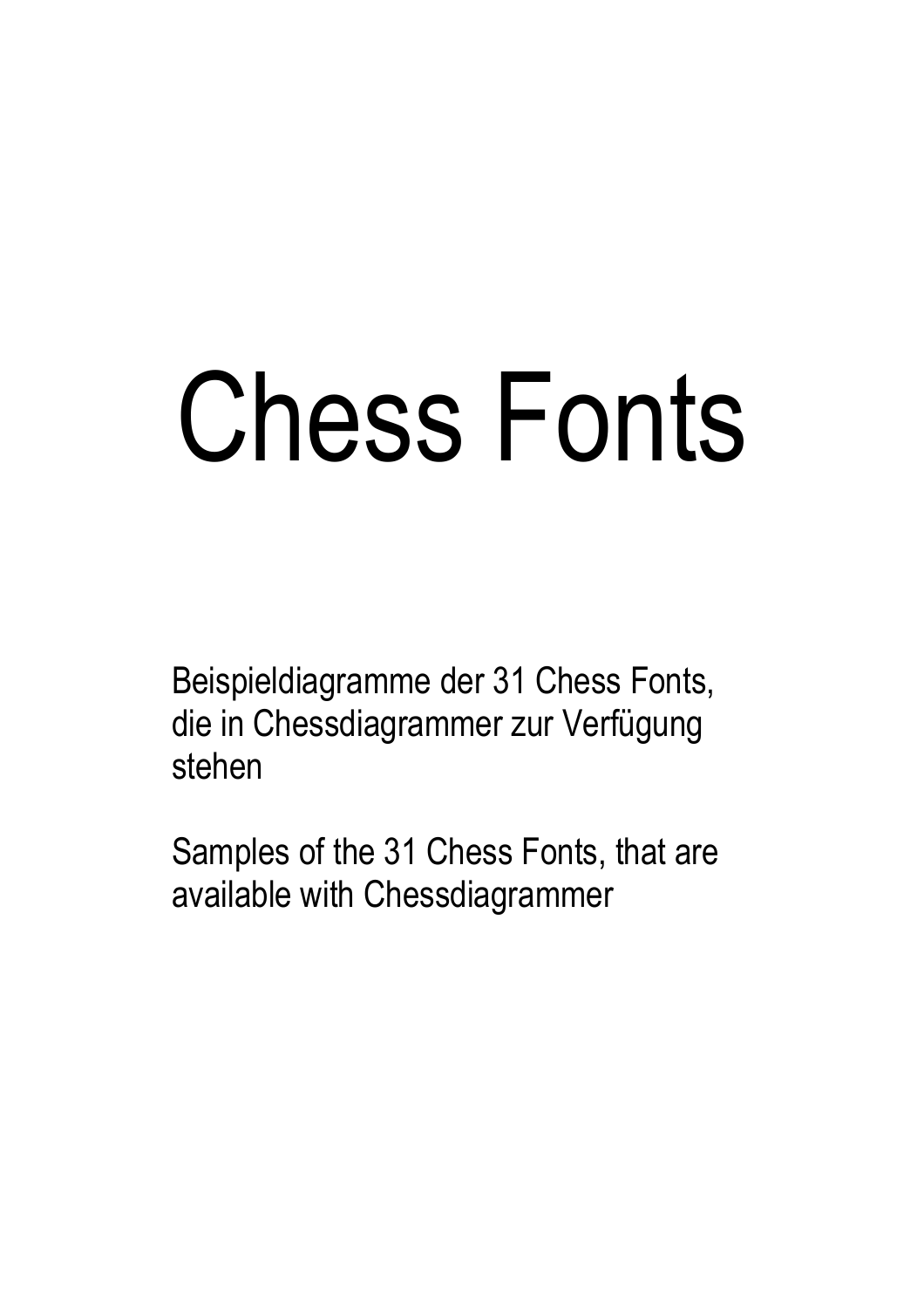# Die 30 Schachfonts The 30 Chess Fonts

"1echecs" "Chess-7" "ChessOle!" "Chess Adventurer" "Chess Alfonso-X" "Chess Alpha" "Chess Berlin" "Chess Cases" "Chess Condal" "Chess Diagramm Pirat" "Chess Harlequin" "Chess Kingdom" "Chess Leipzig" "Chess Line" "Chess Lucena" "Chess Magnetic"

"Chess Mark" "Chess Marroquin" "Chess Maya" "Chess Mediaeval" "Chess Mérida" "Chess Millennia-D" "Chess Millennia-L" "Chess Montreal" "Chess Motif" "Chess Plain" "Chess Usual" "Chess Utrecht" "Good Companion" "Smart Regular" "Traveller Standard"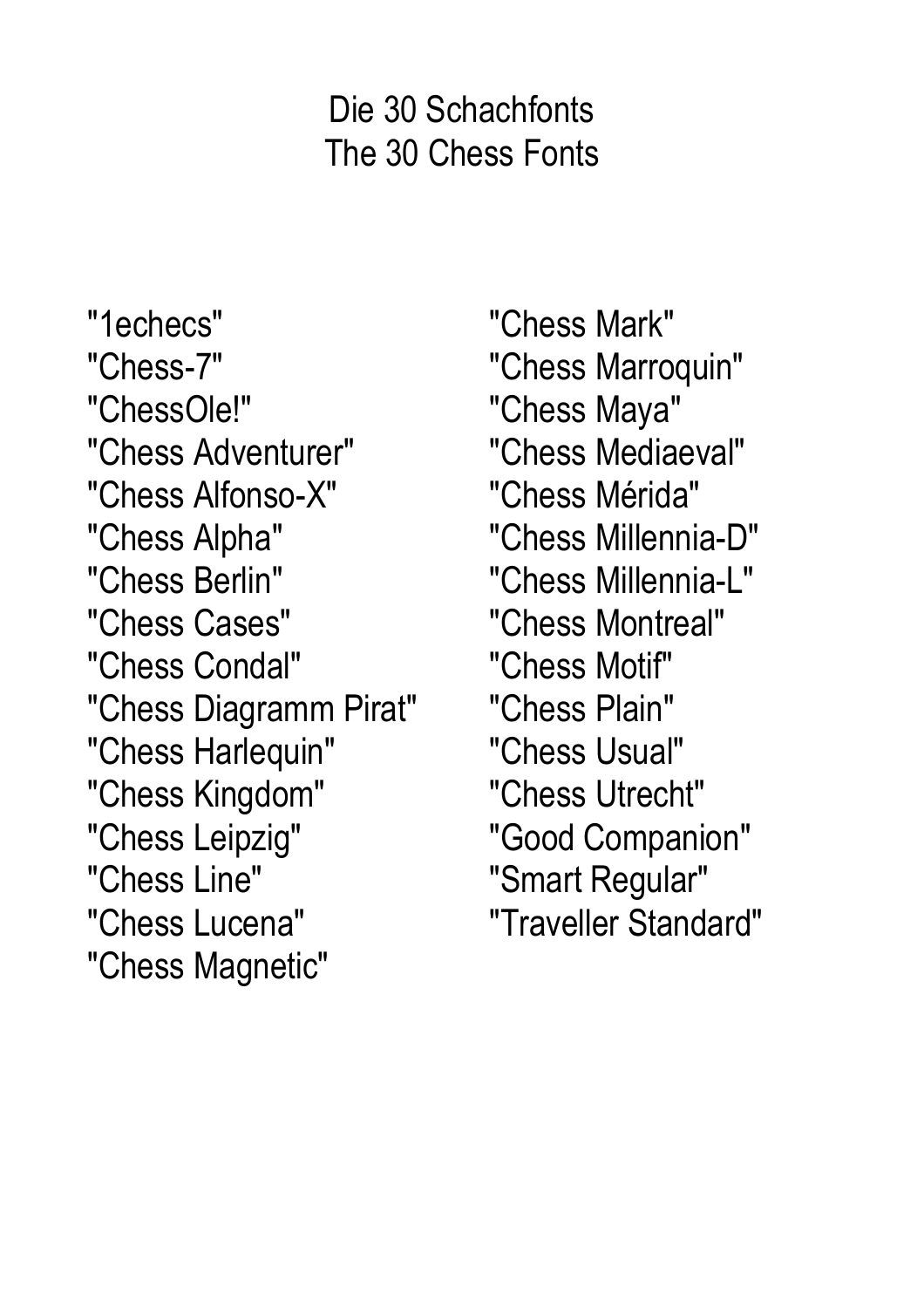#### Chess Font: **"1echecs"**

[Author: Christian Poisson]

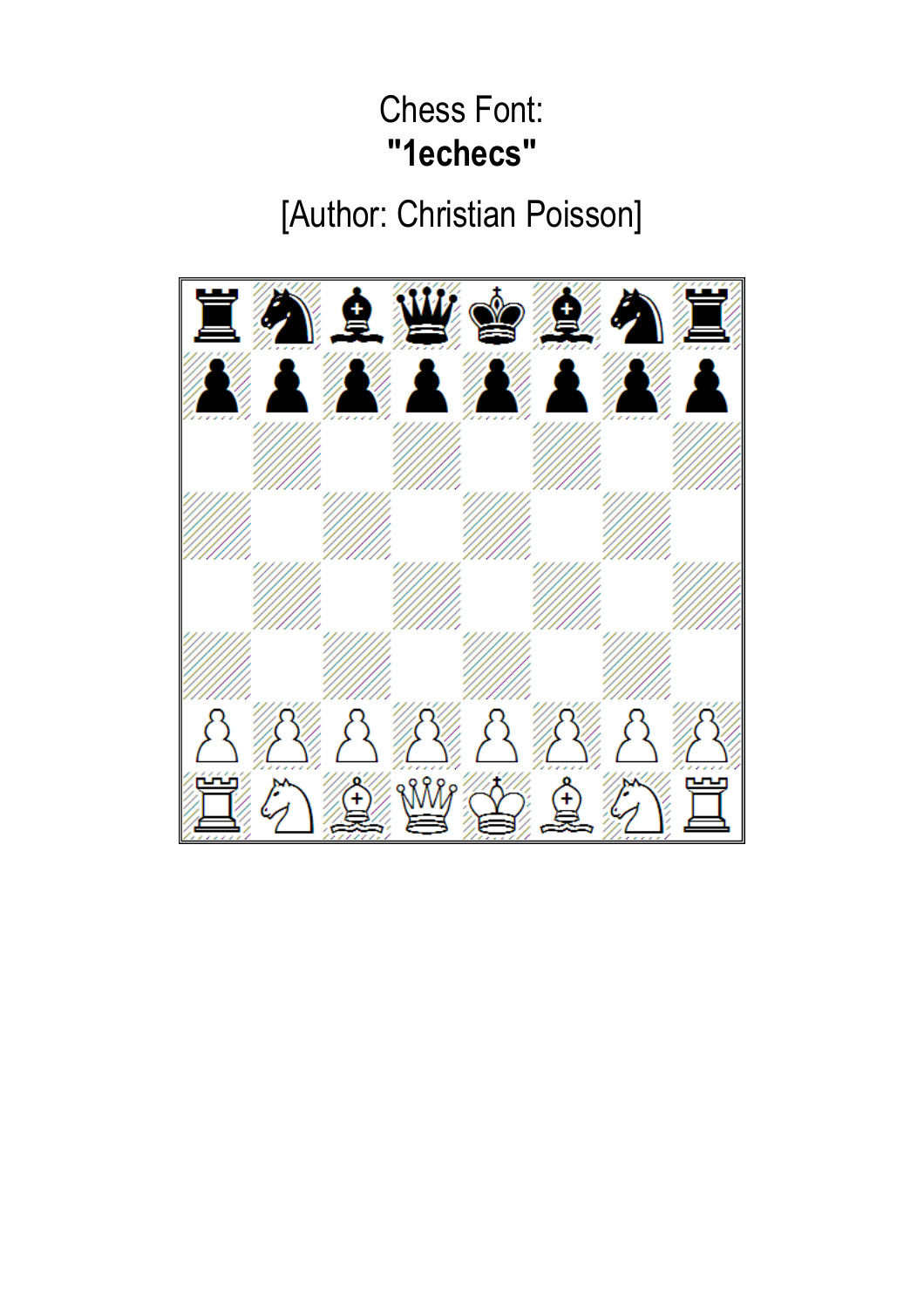#### Chess Font: **"Chess-7"**

[Author: Alexander Sizenko]

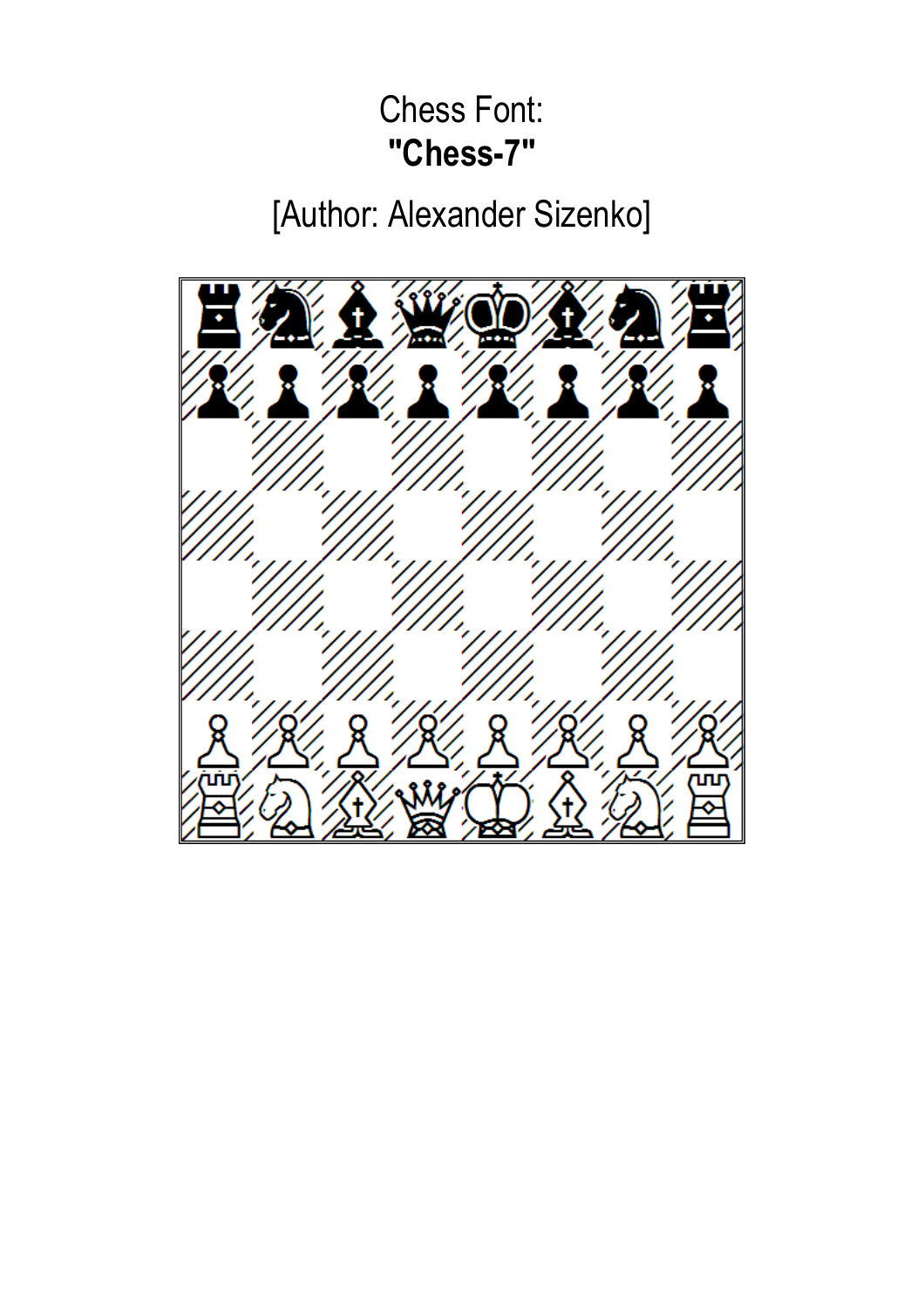## Chess Font: **"ChessOle!"**

[Author: Frank David]

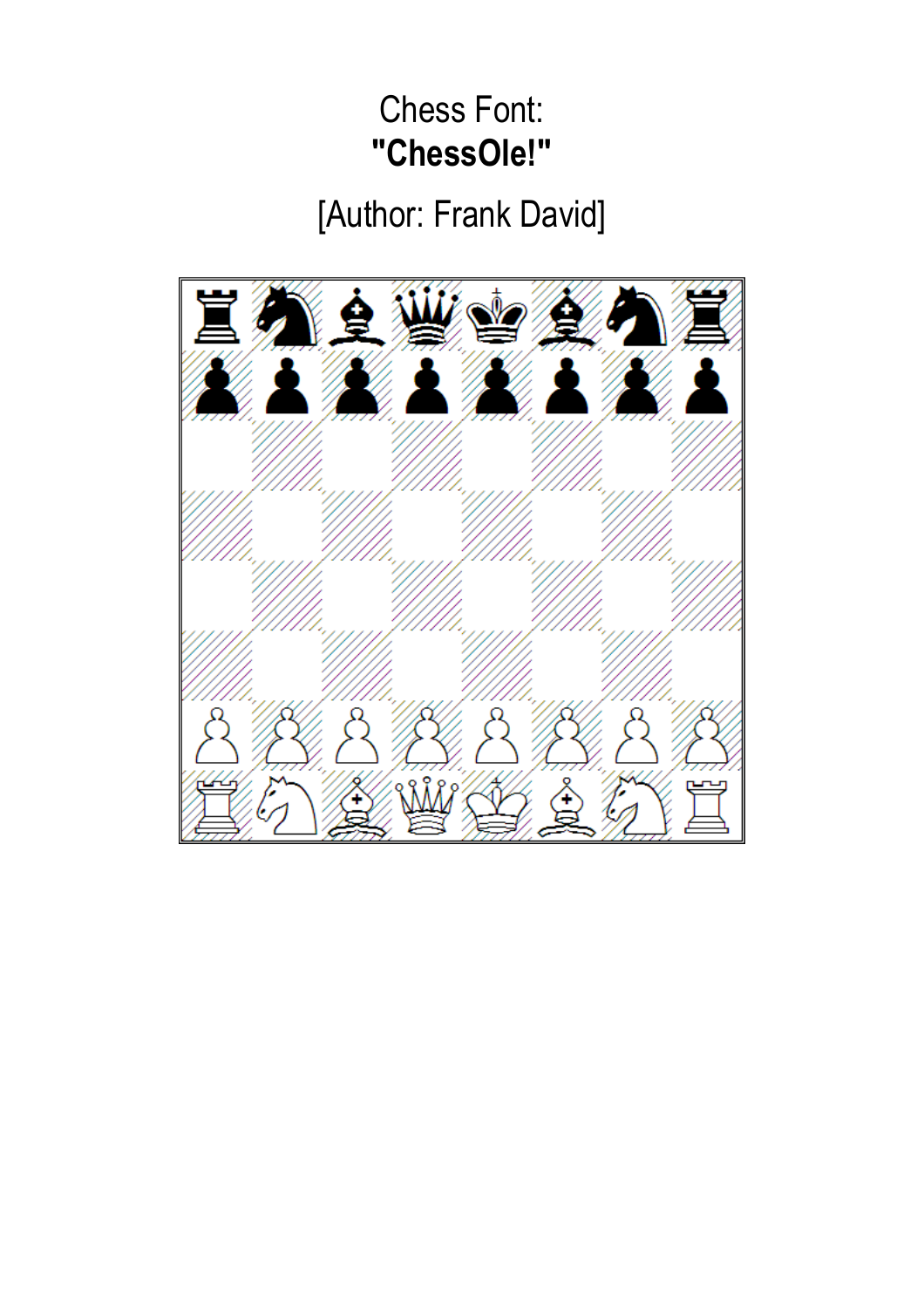## Chess Font: **"Chess Adventurer"**

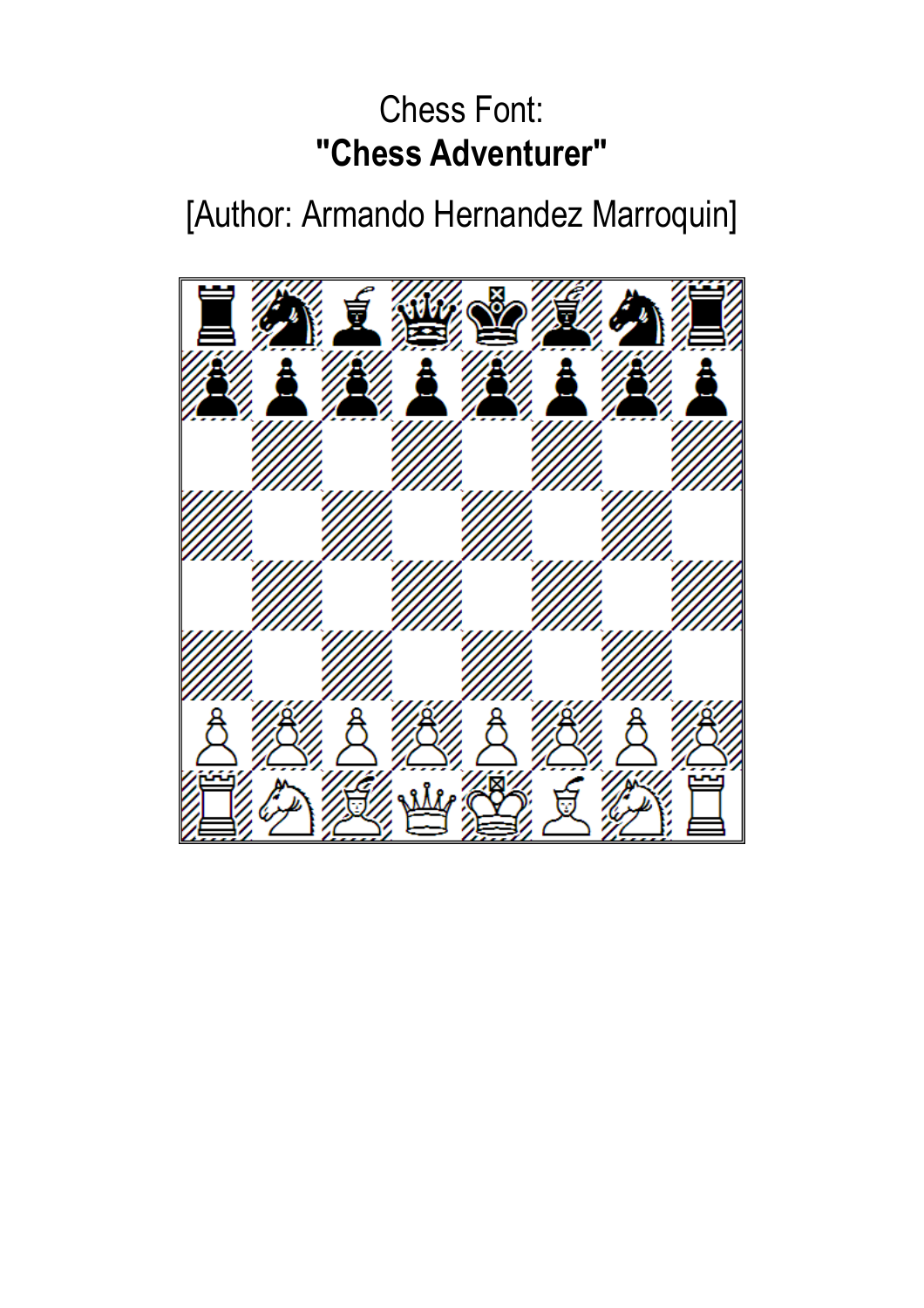# Chess Font: **"Chess Alfonso-X"**

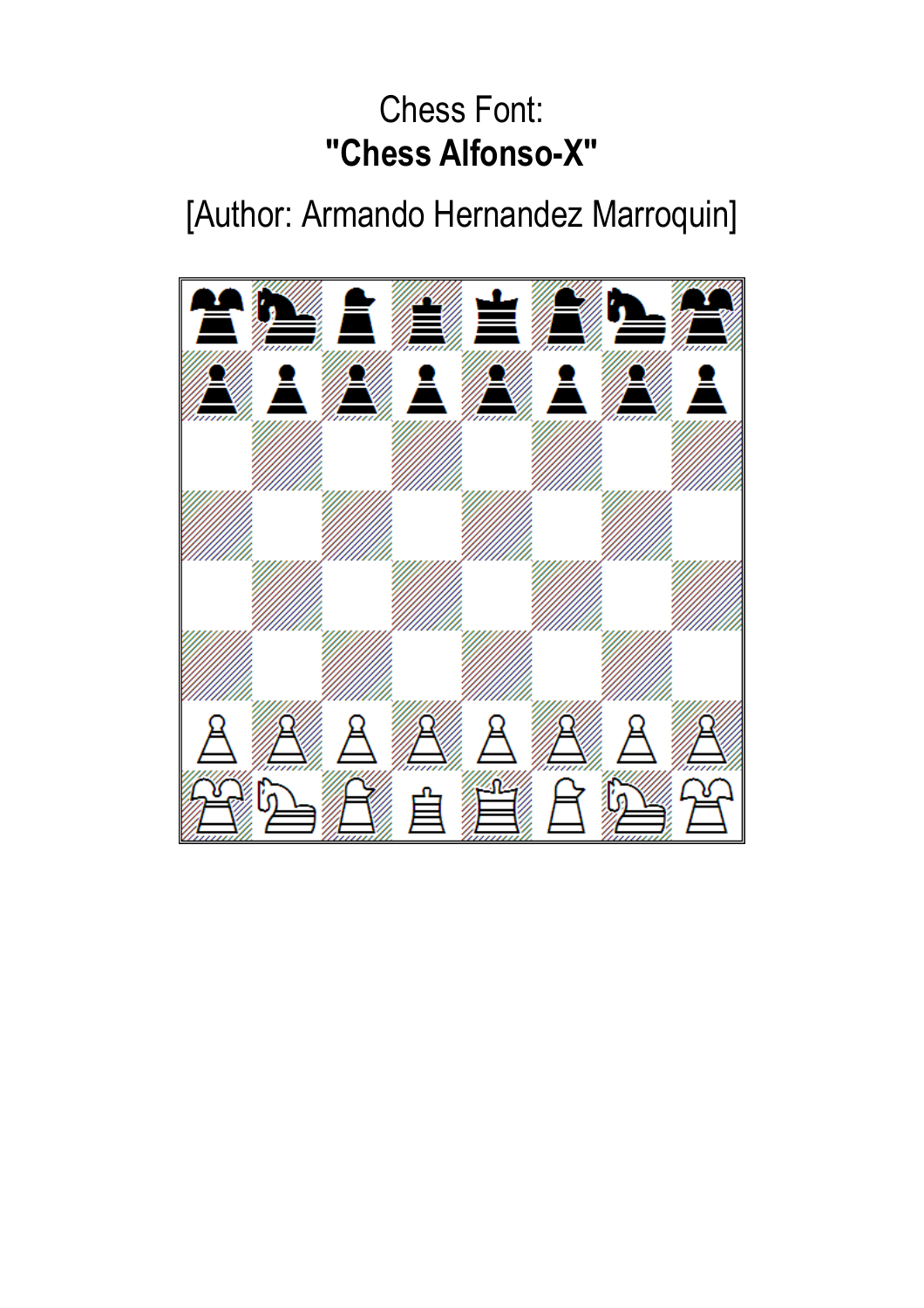# Chess Font: **"Chess Alpha"**

# [Author: Eric Bentzen]

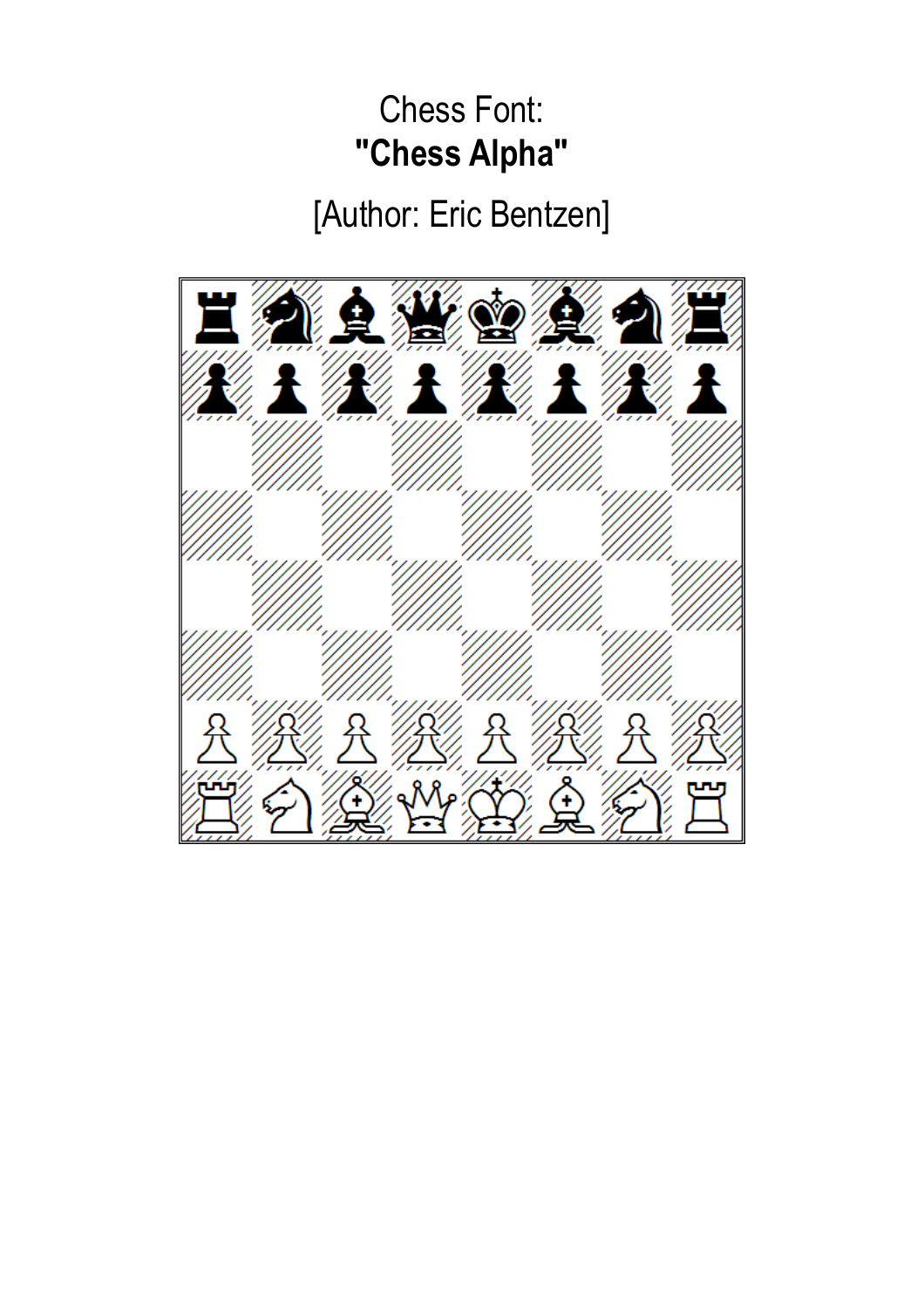# Chess Font: **"Chess Berlin"**

# [Author: Eric Bentzen]

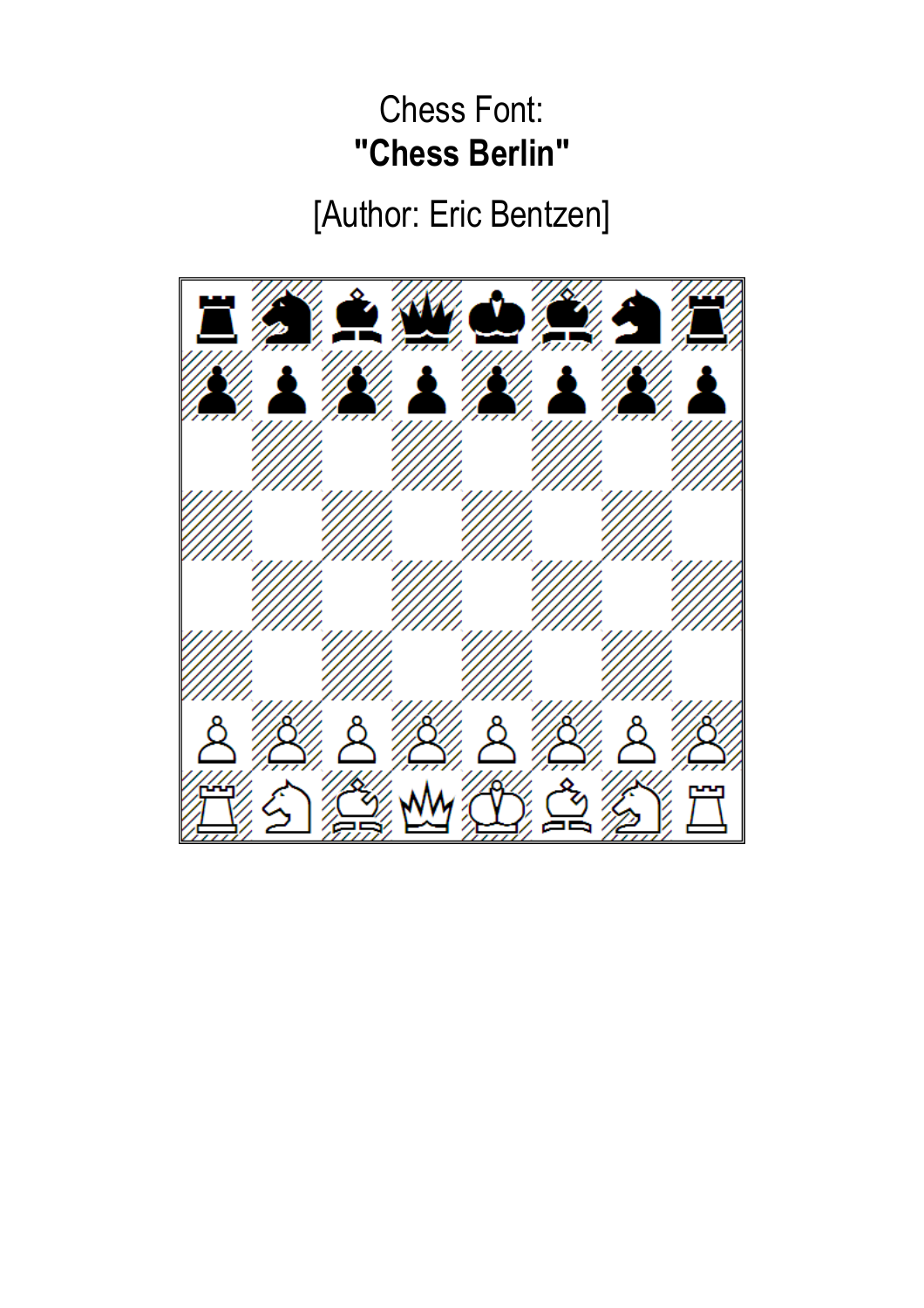## Chess Font: **"Chess Cases"**

[Author: Matthieu Leschemelle]

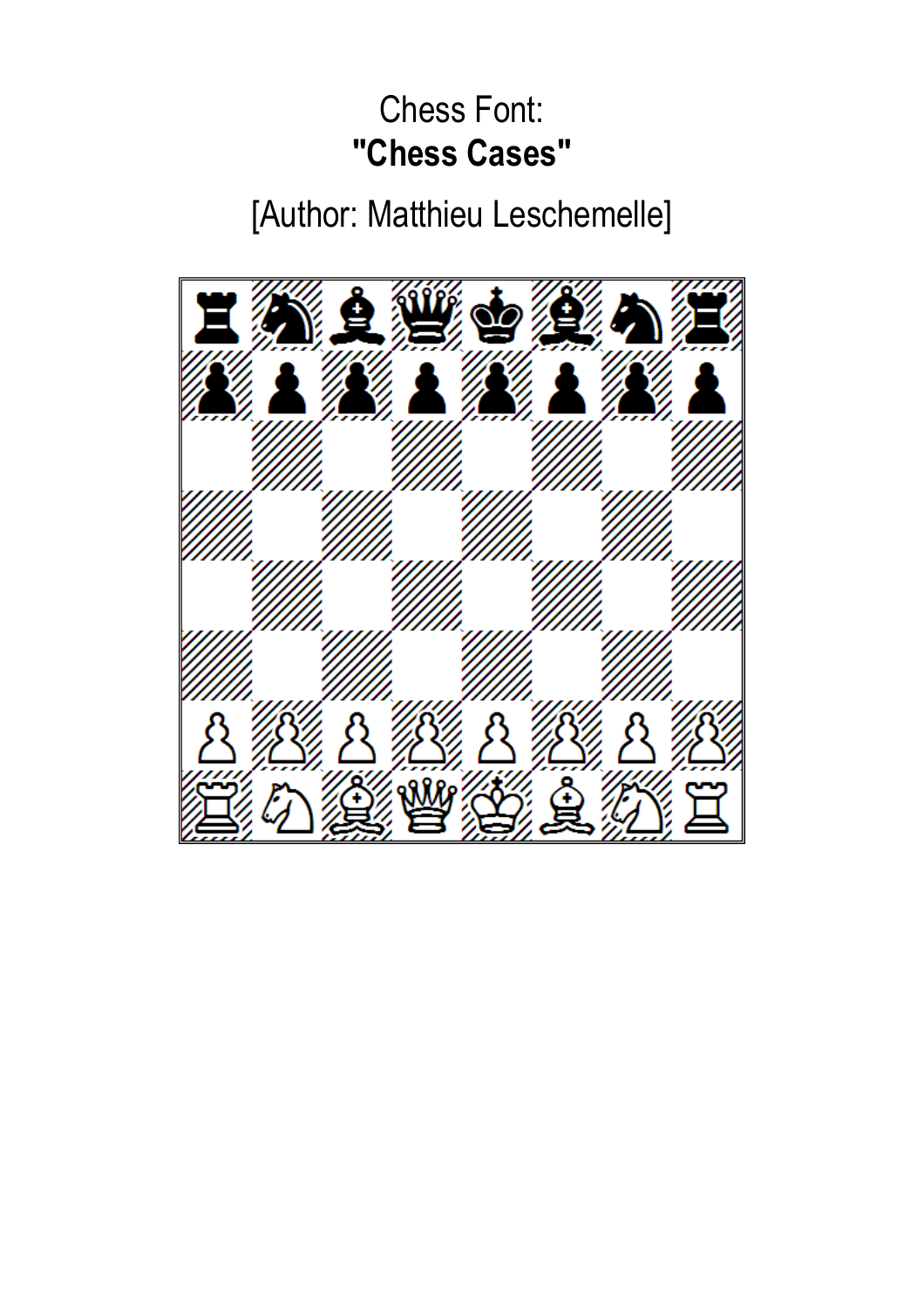## Chess Font: **"Chess Condal"**

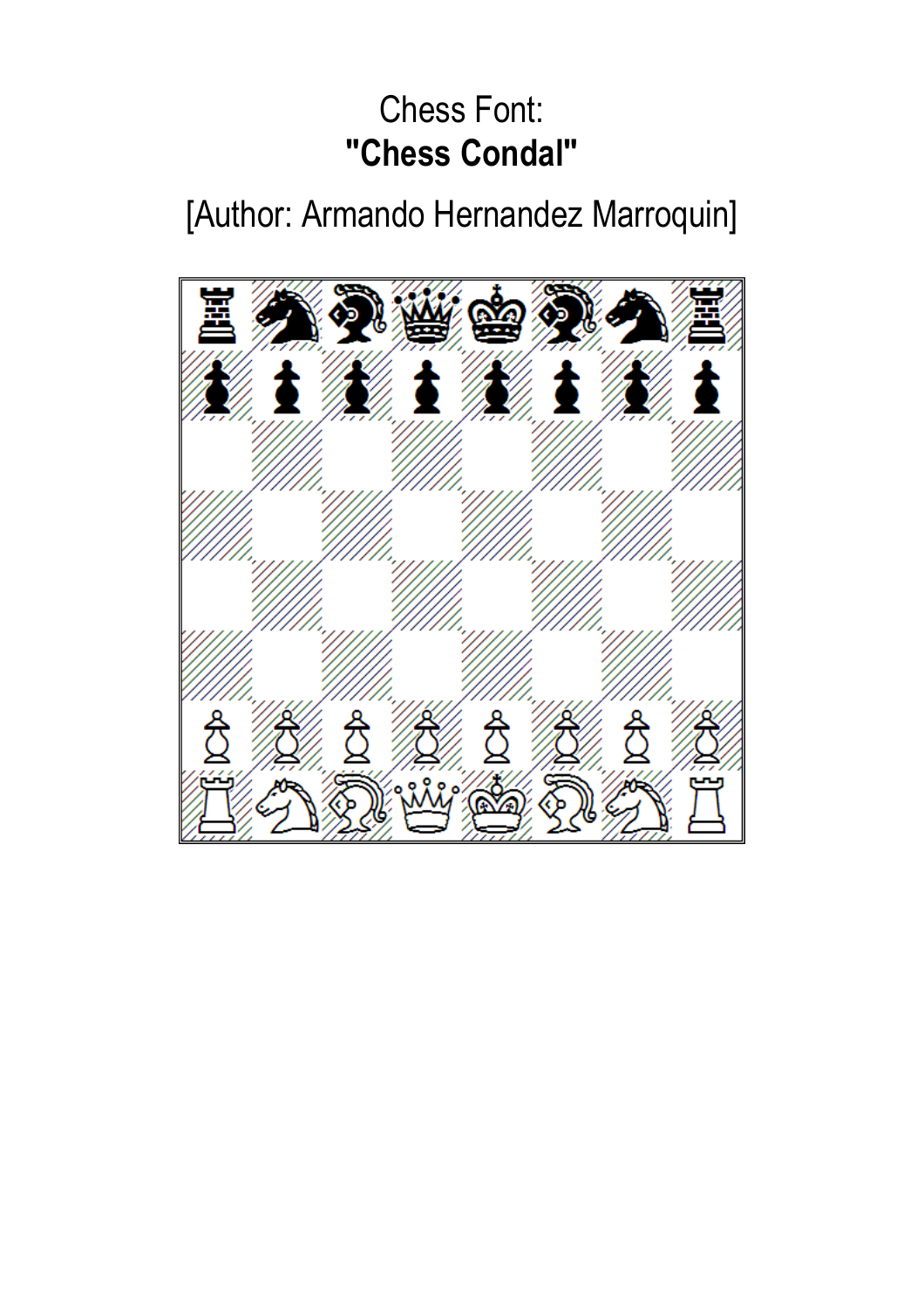# Chess Font: **"Chess Diagramm Pirat"**

# [Author: Klaus Wolf]

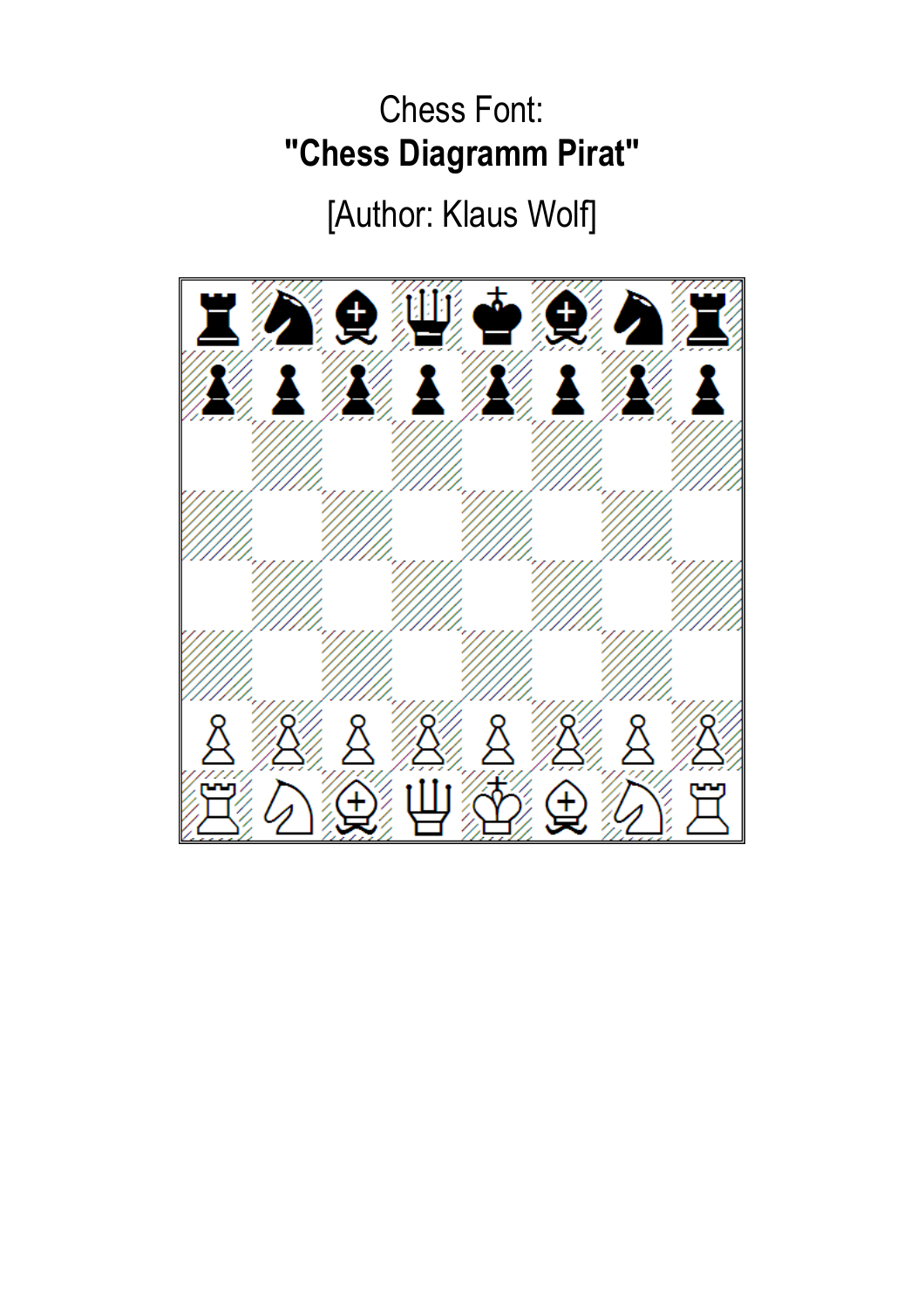# Chess Font: **"Chess Harlequin"**

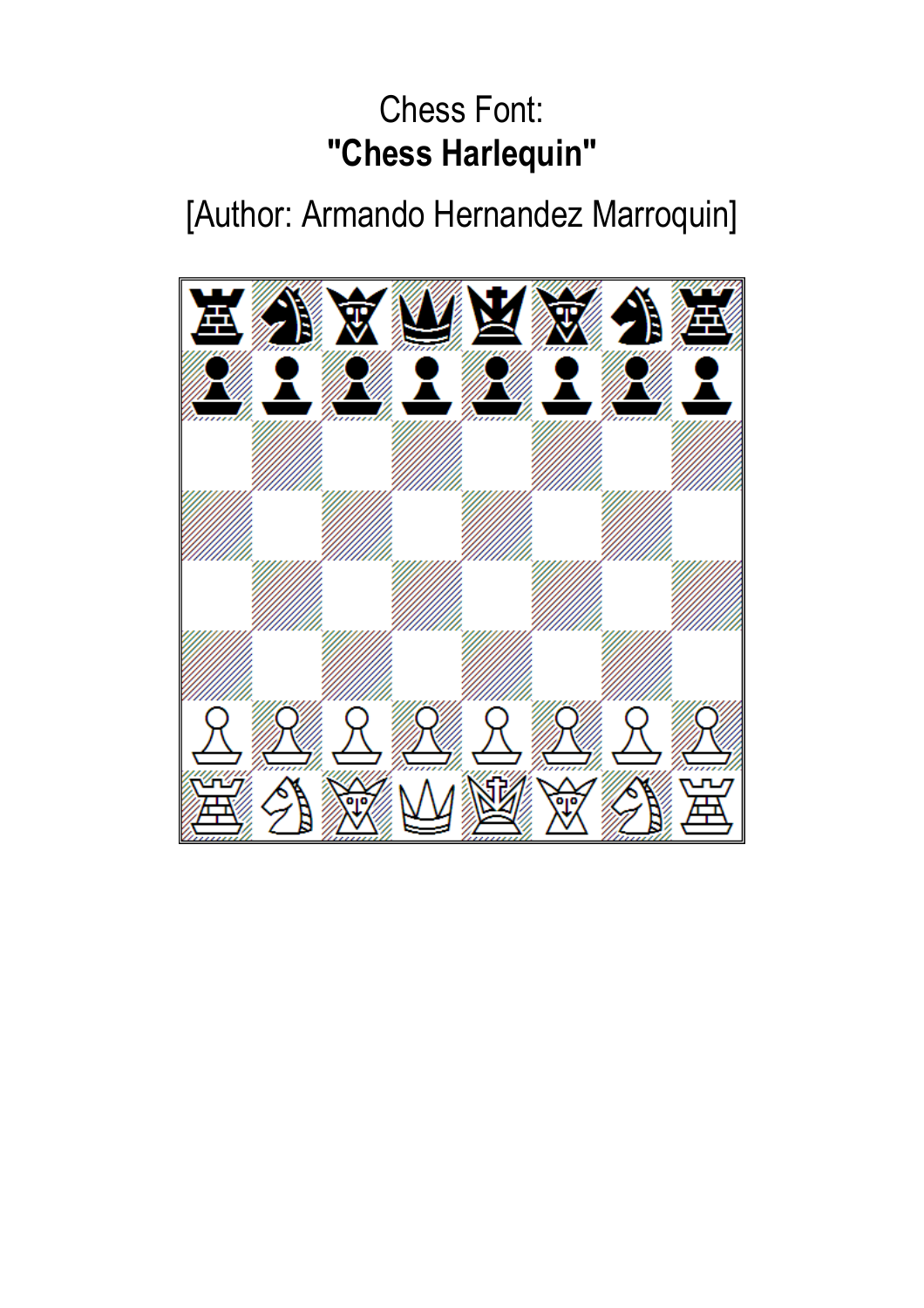# Chess Font: **"Chess Kingdom"**

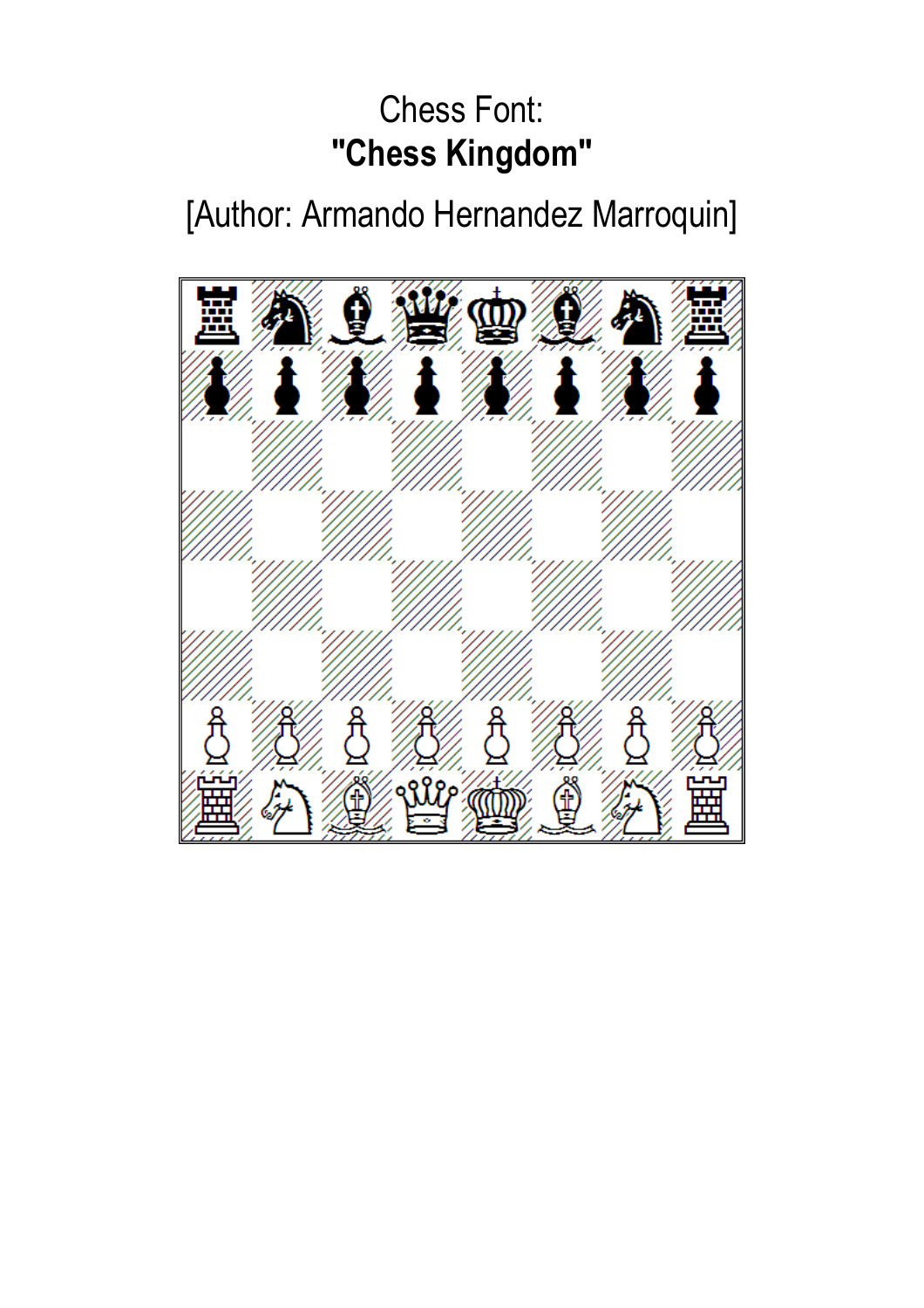# Chess Font: **"Chess Leipzig"**

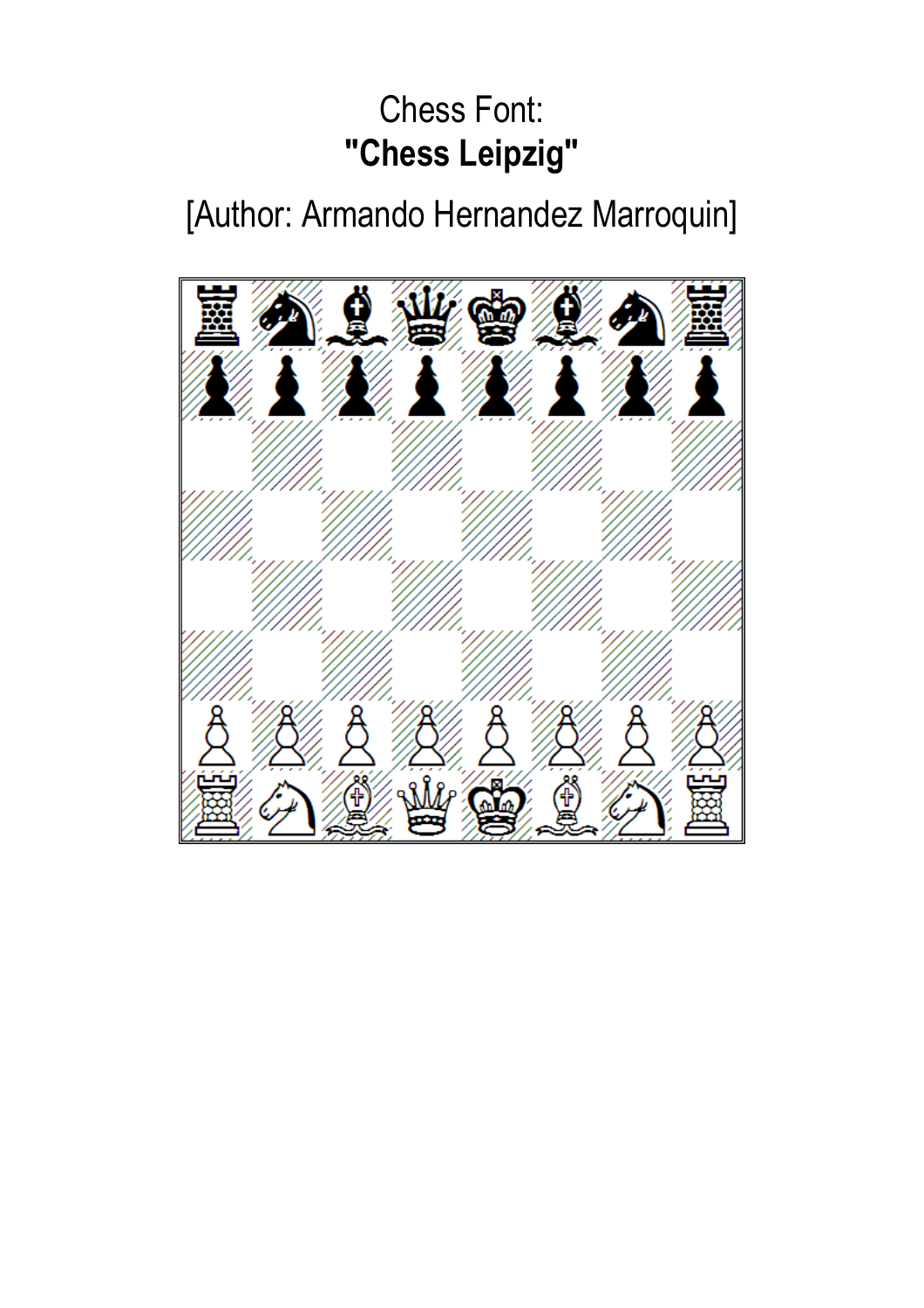# Chess Font: **"Chess Line"**

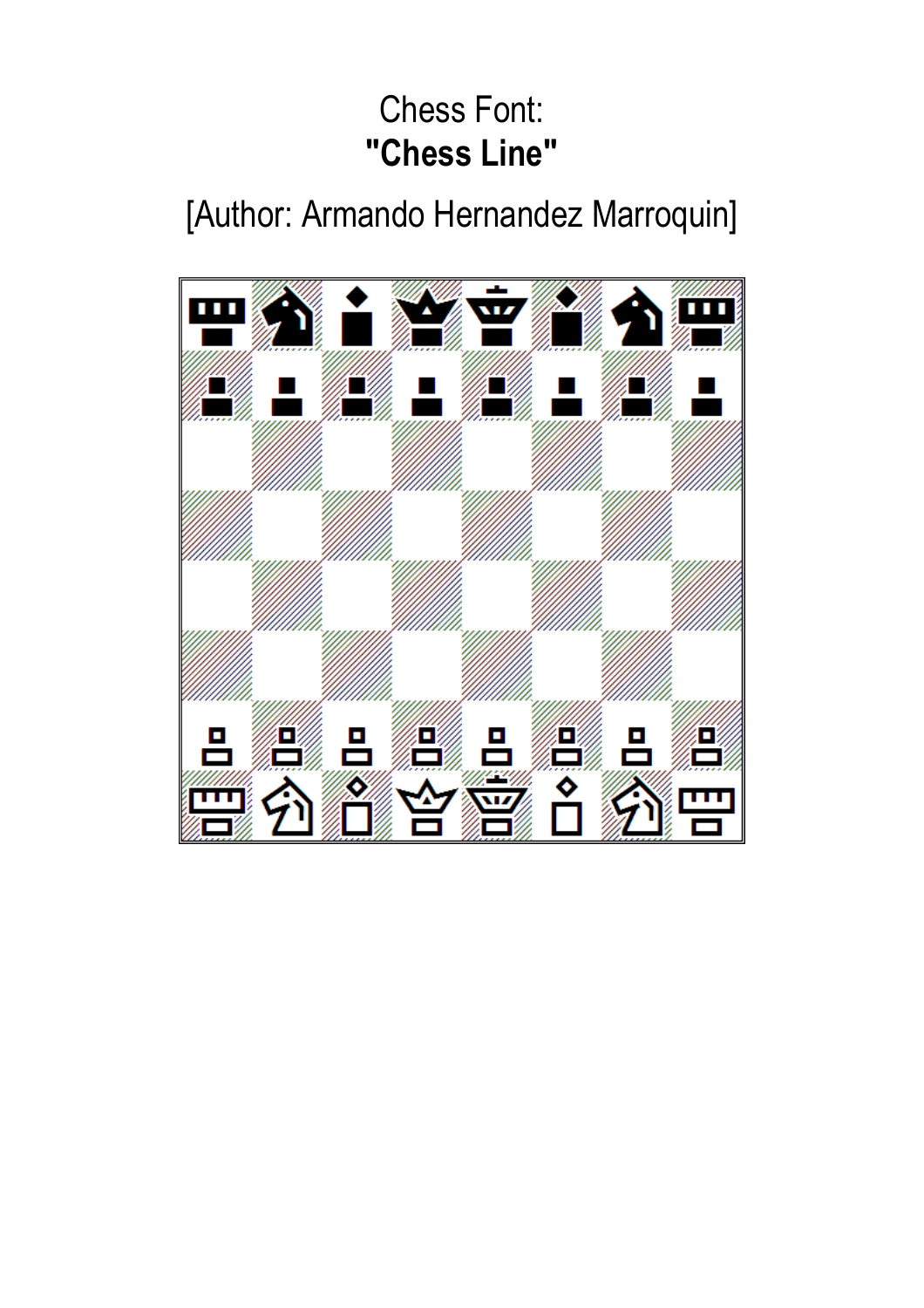# Chess Font: **"Chess Lucena"**

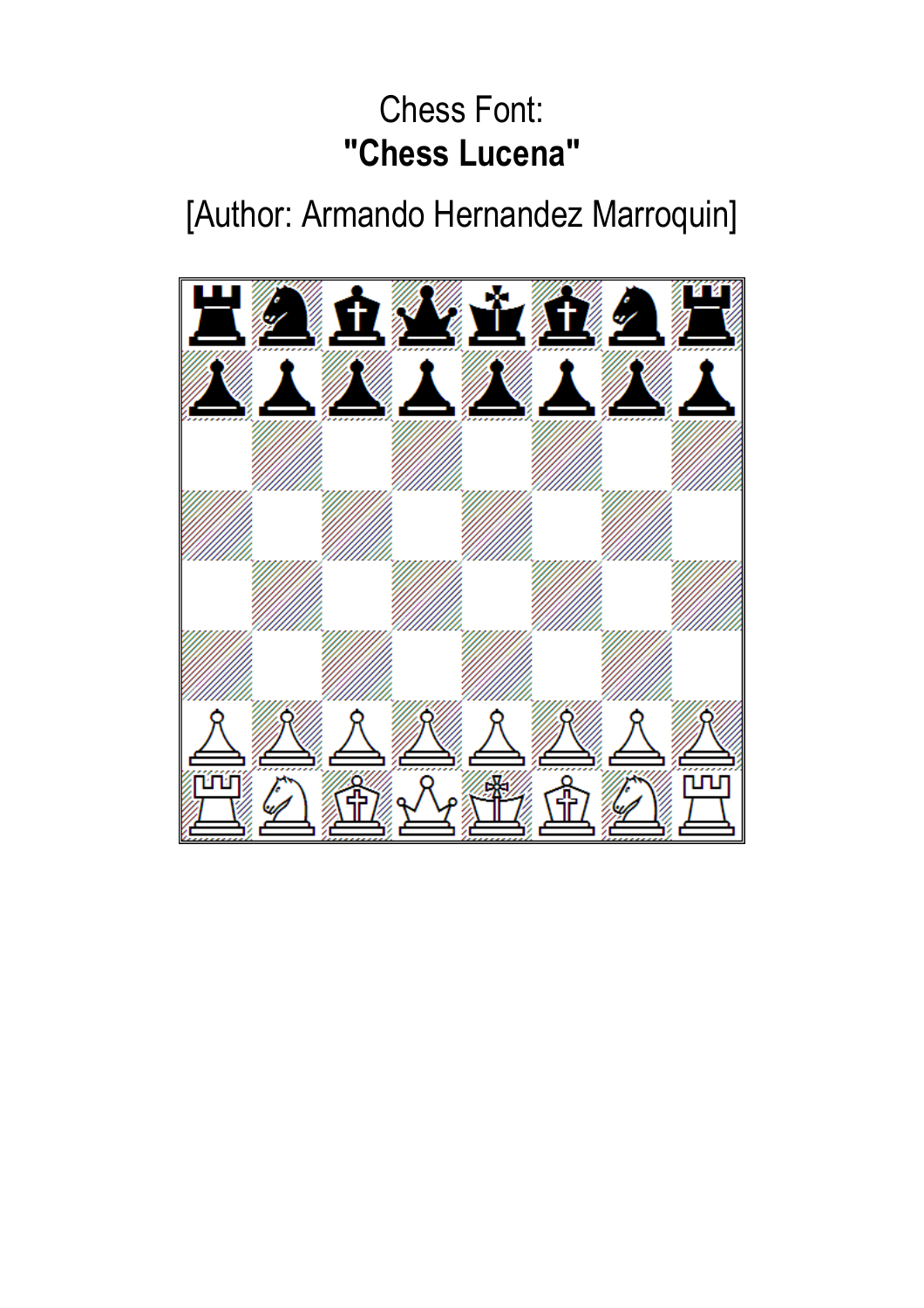# Chess Font: **"Chess Magnetic"**

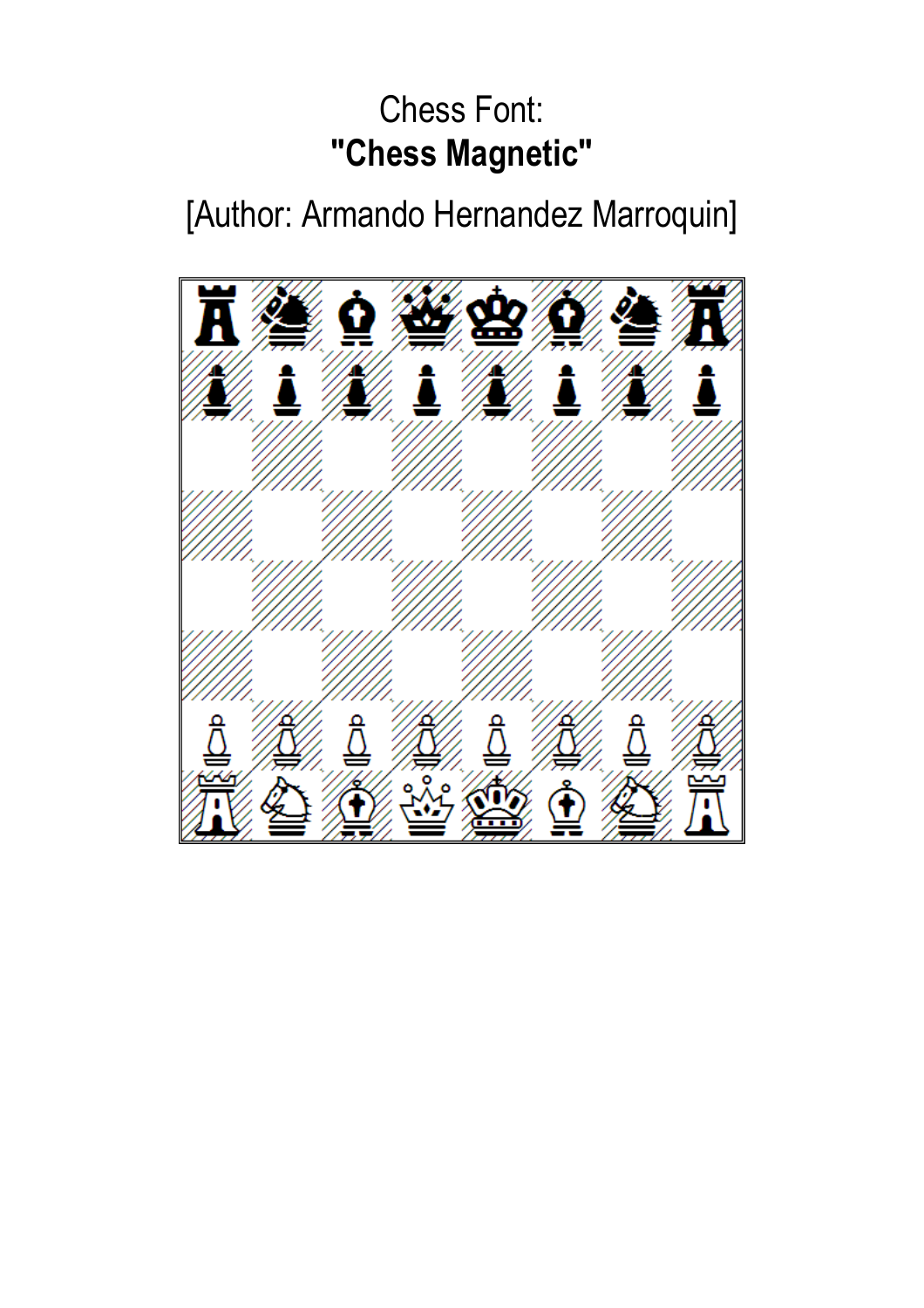# Chess Font: **"Chess Mark"**

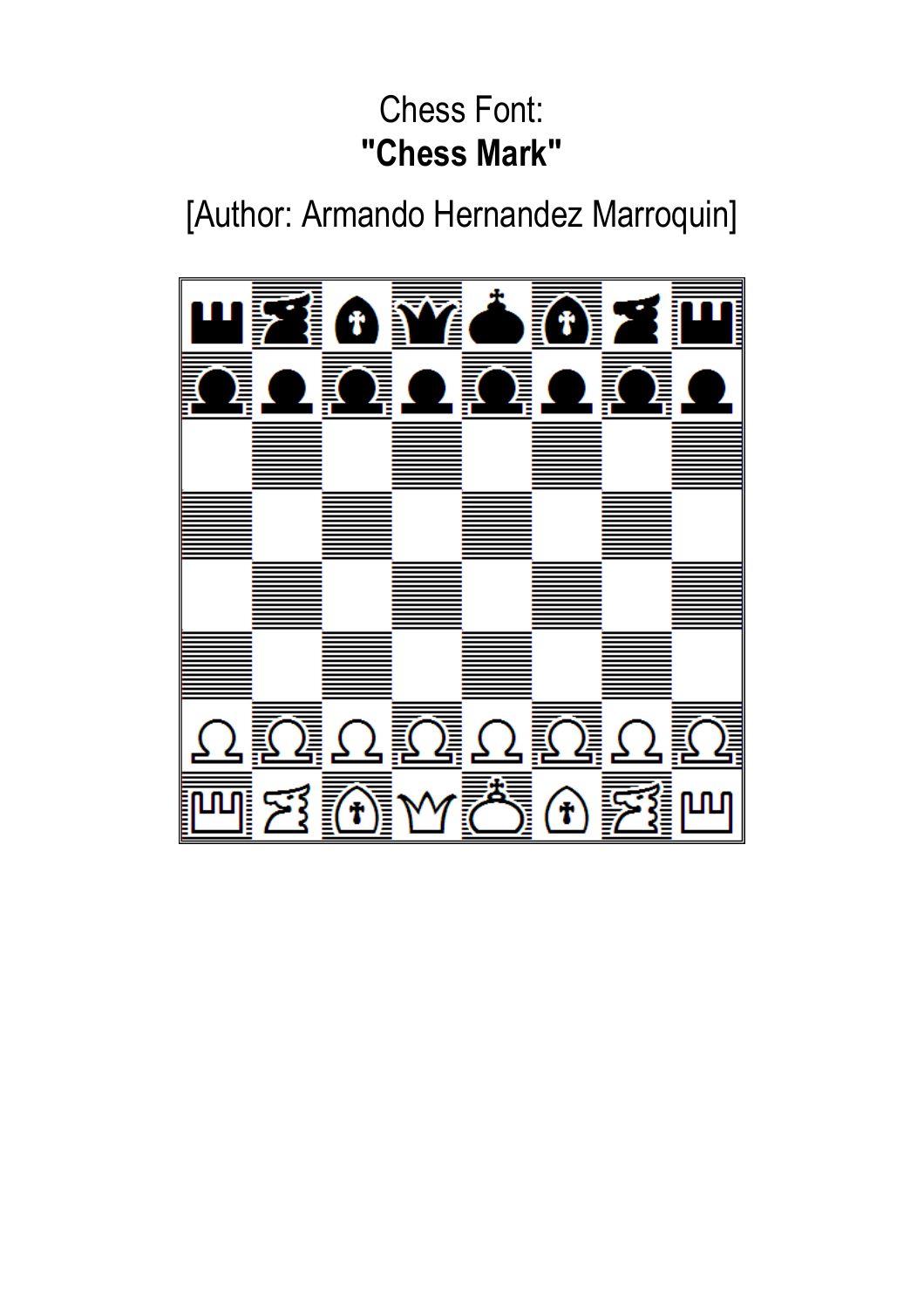# Chess Font: **"Chess Marroquin"**

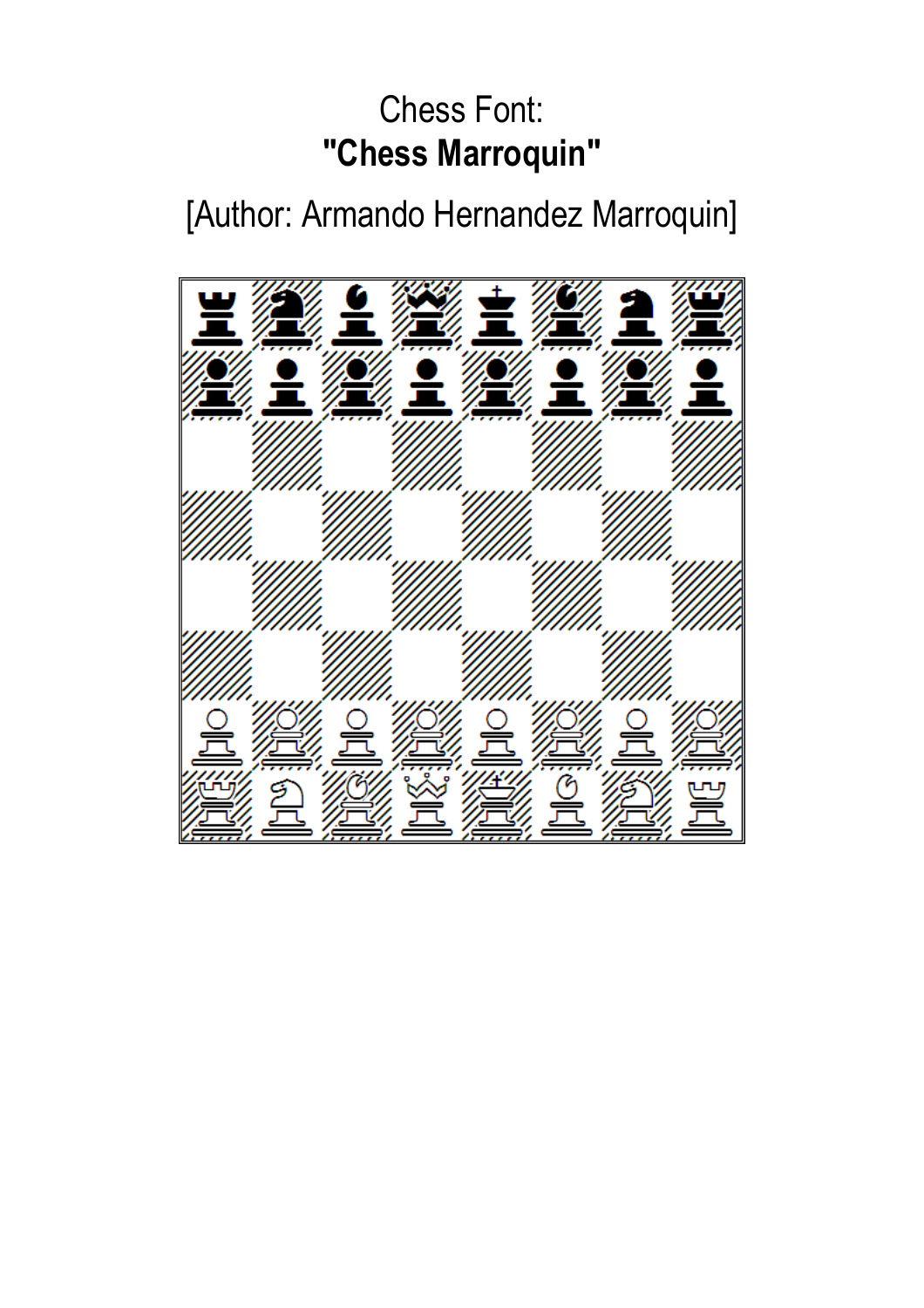# Chess Font: **"Chess Maya"**

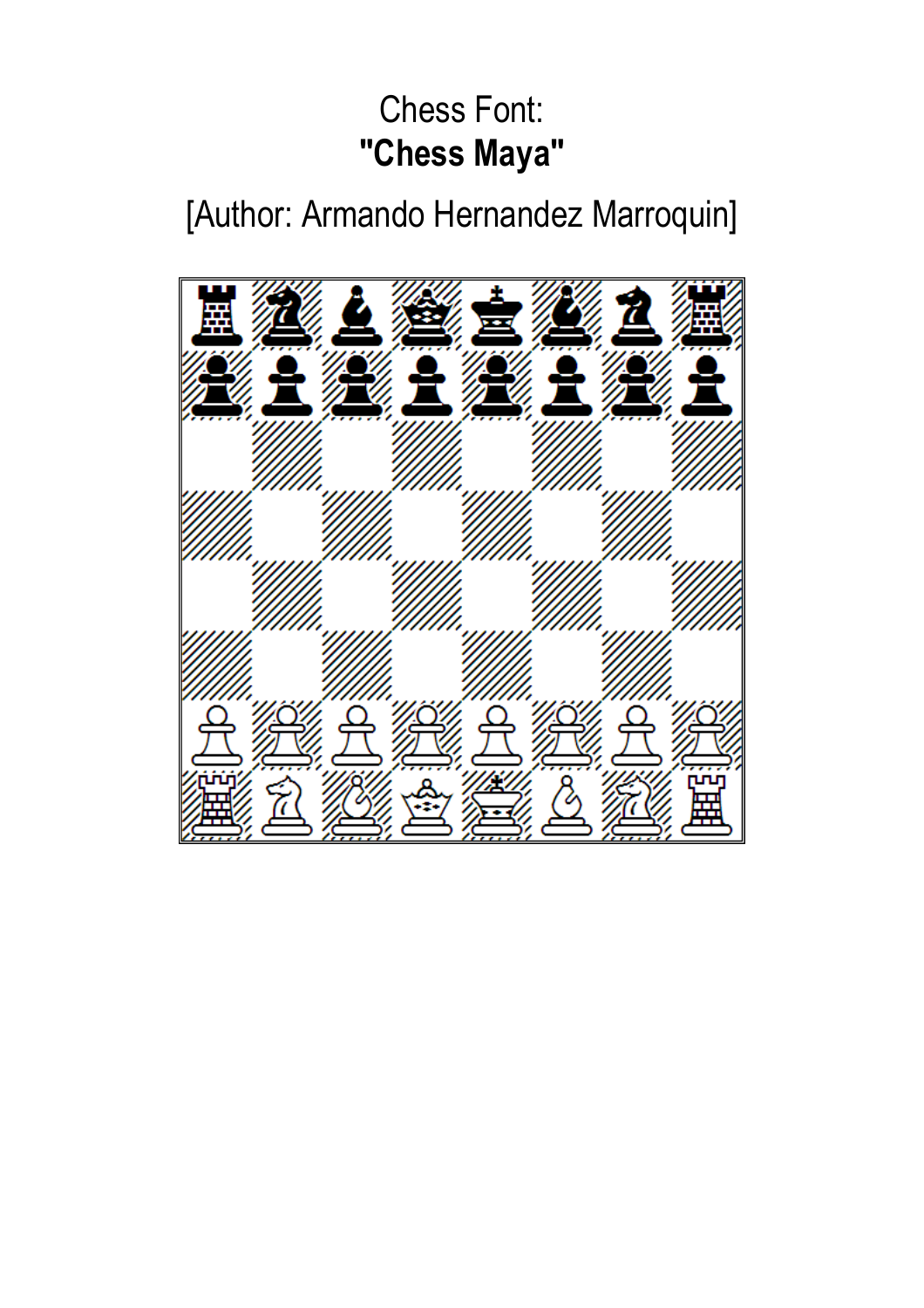# Chess Font: **"Chess Mediaeval"**

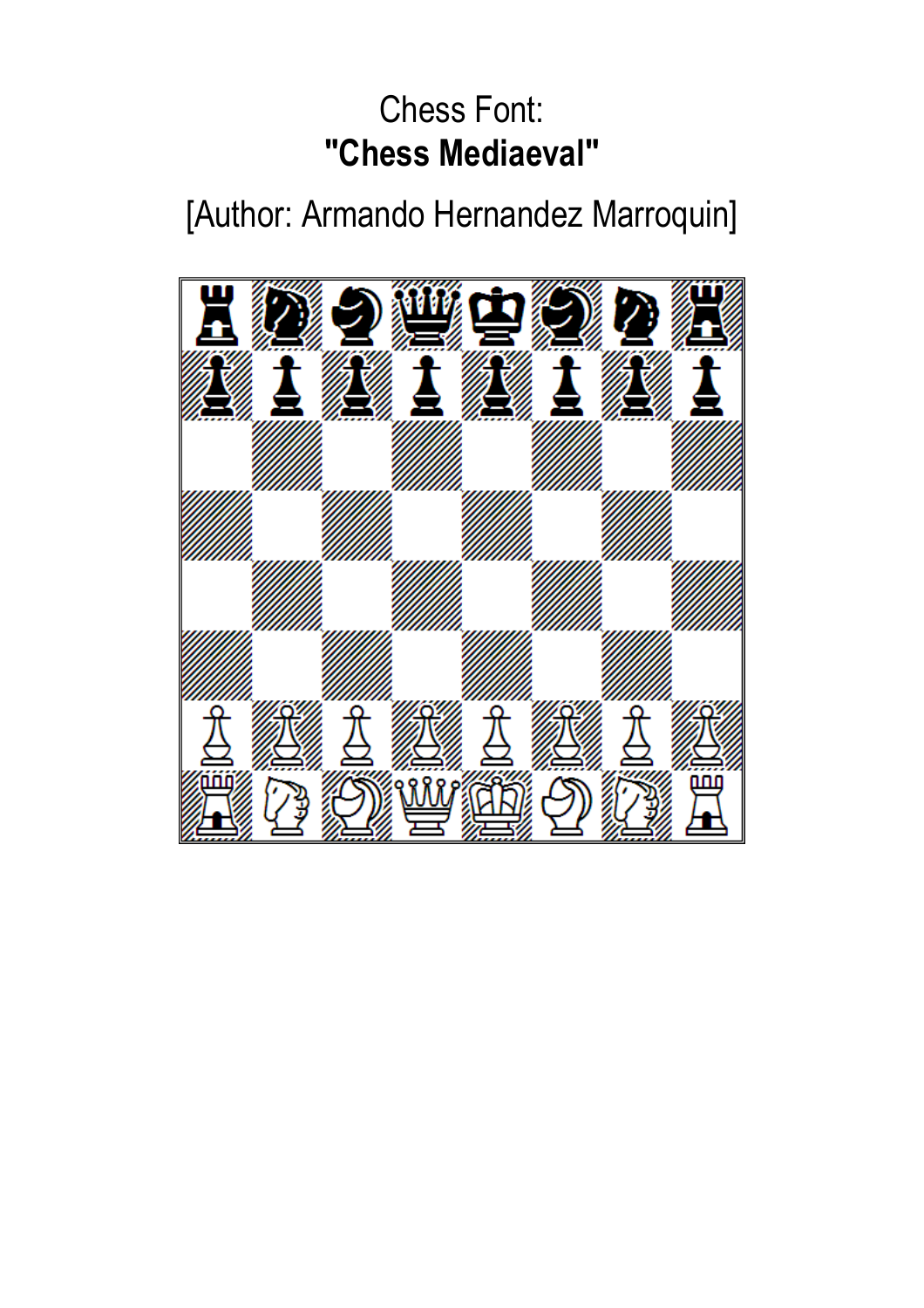## Chess Font: **"Chess Mérida"**

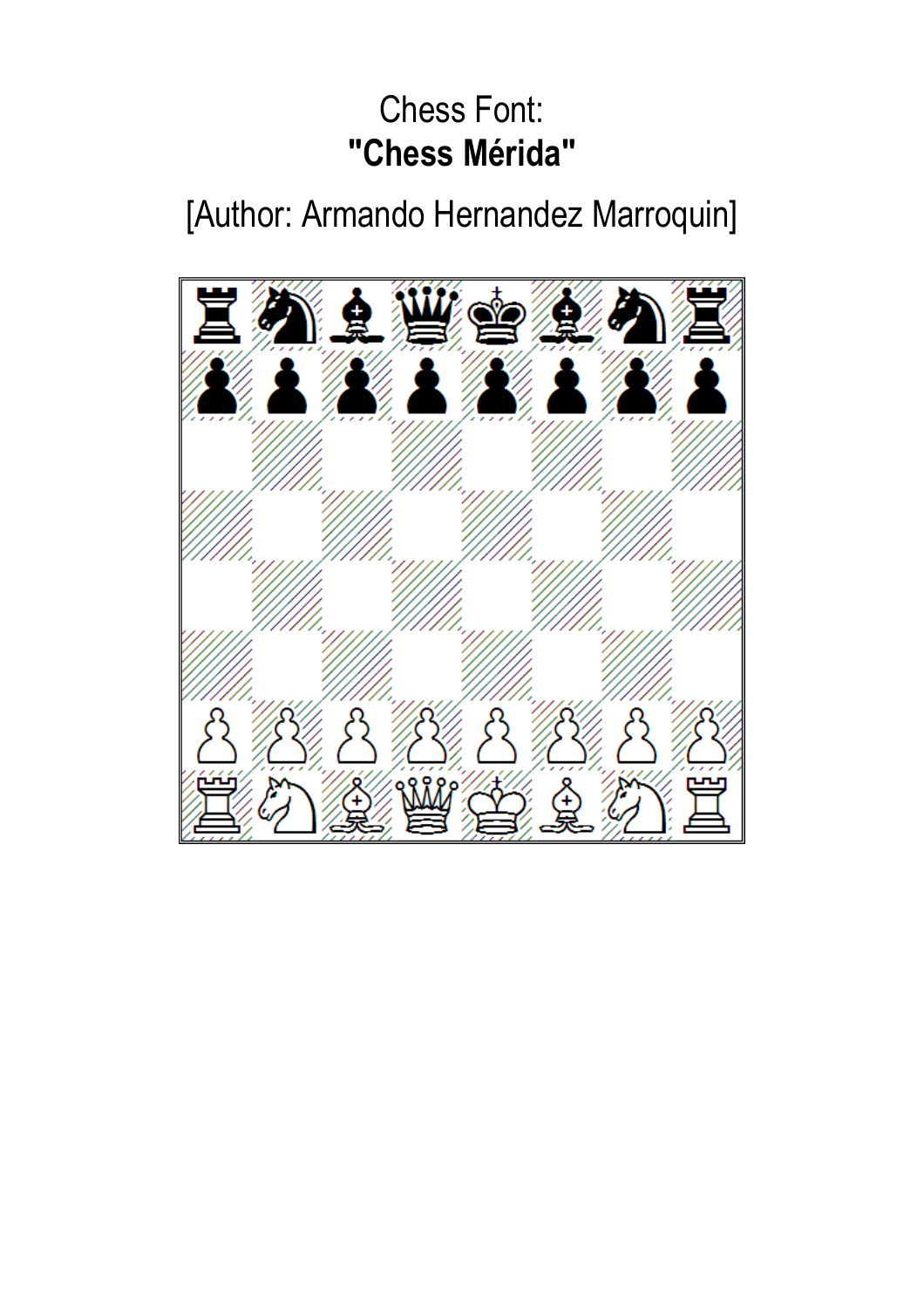# Chess Font: **"Chess Millennia-D"**

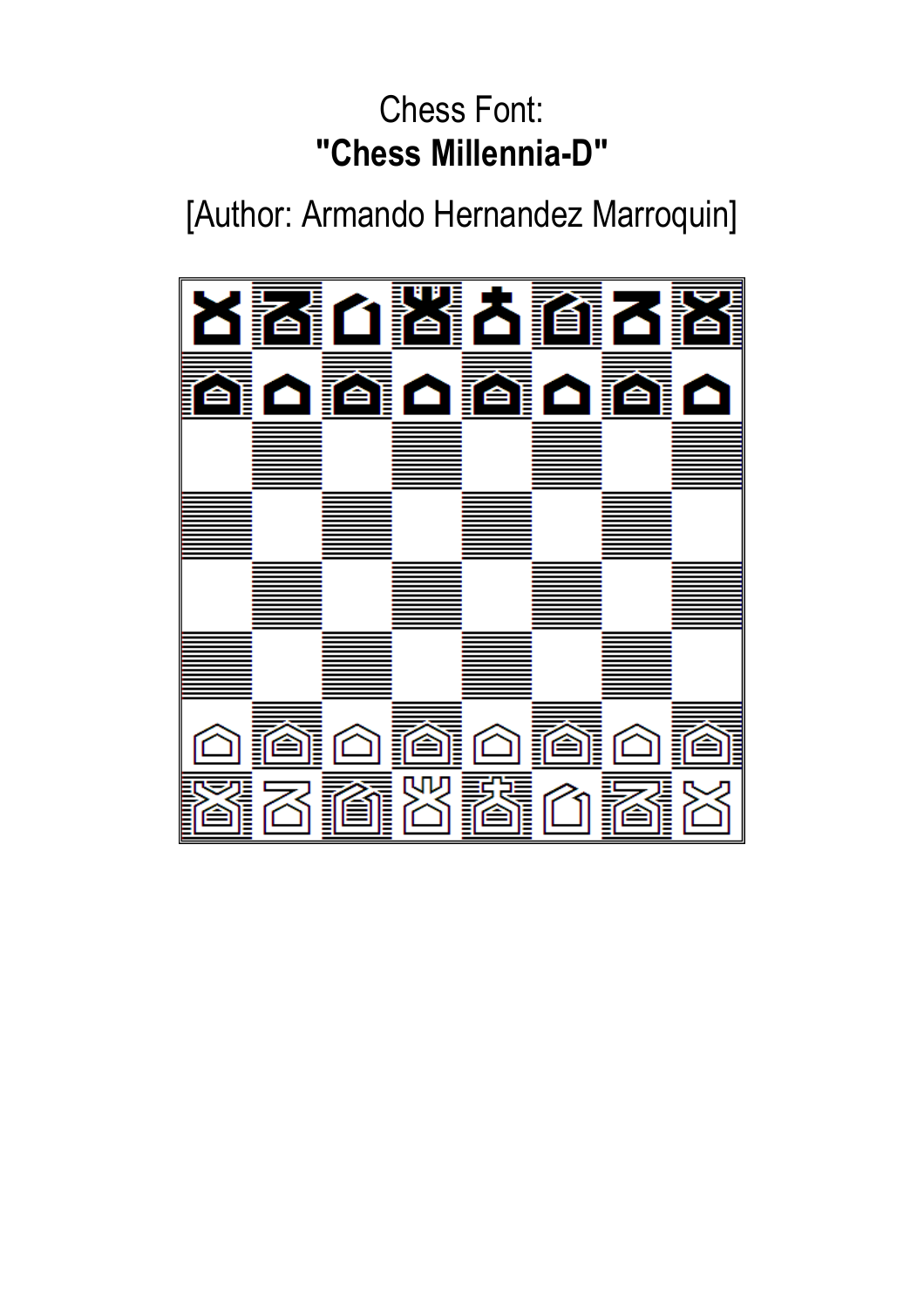# Chess Font: **"Chess Millennia-L"**

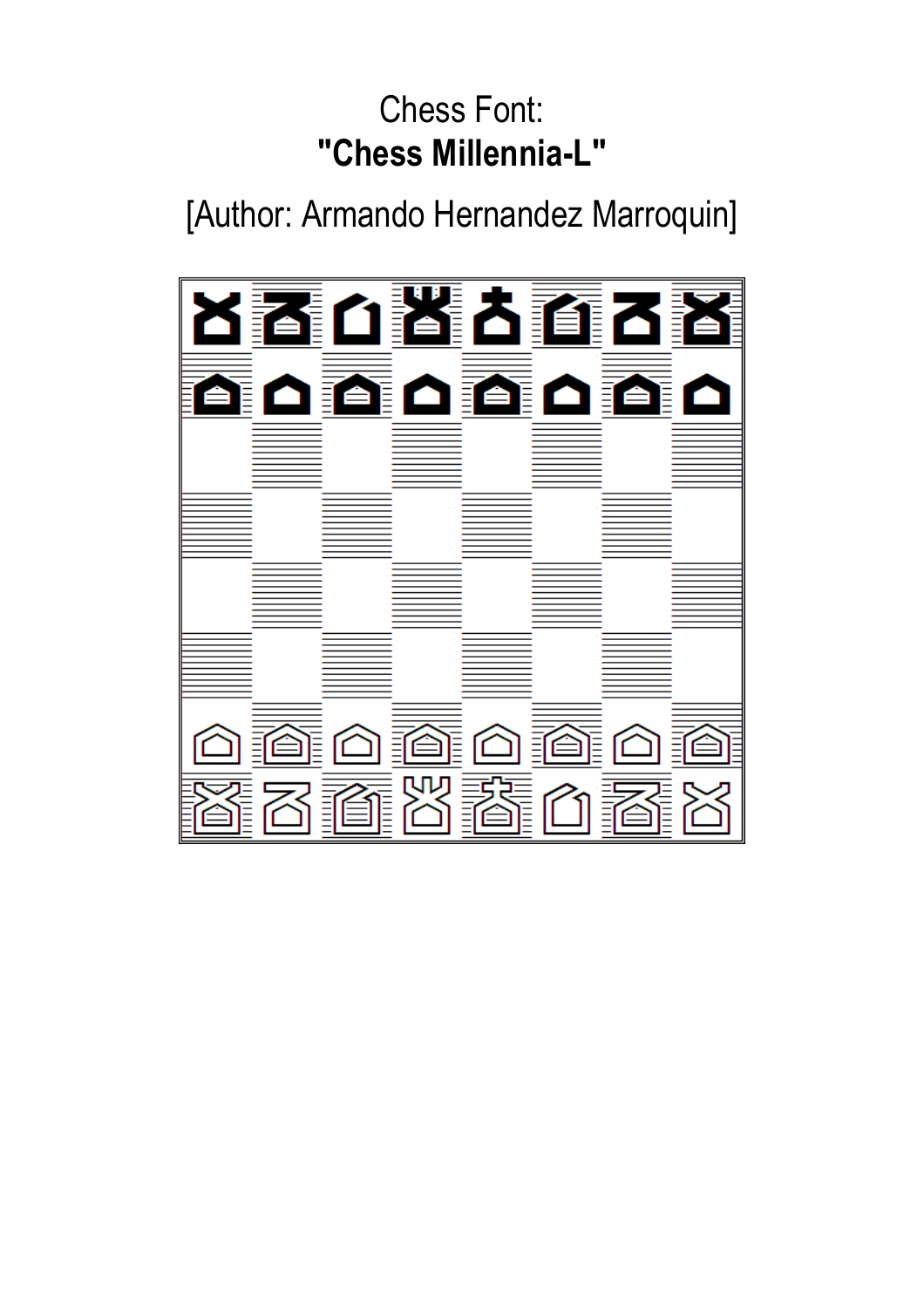#### Chess Font: **"Chess Montreal"**

# [Author: Gary Katch]

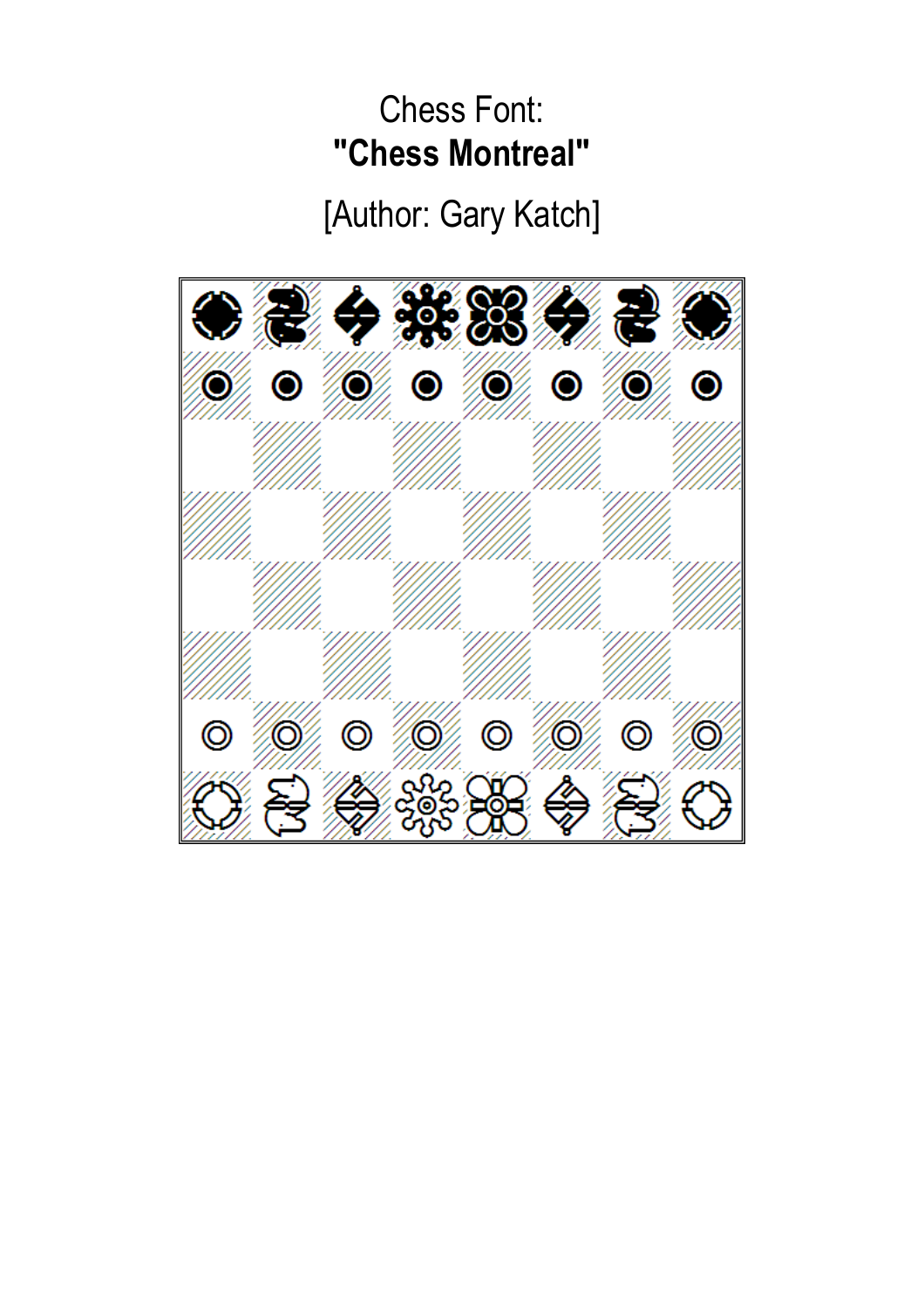# Chess Font: **"Chess Motif"**

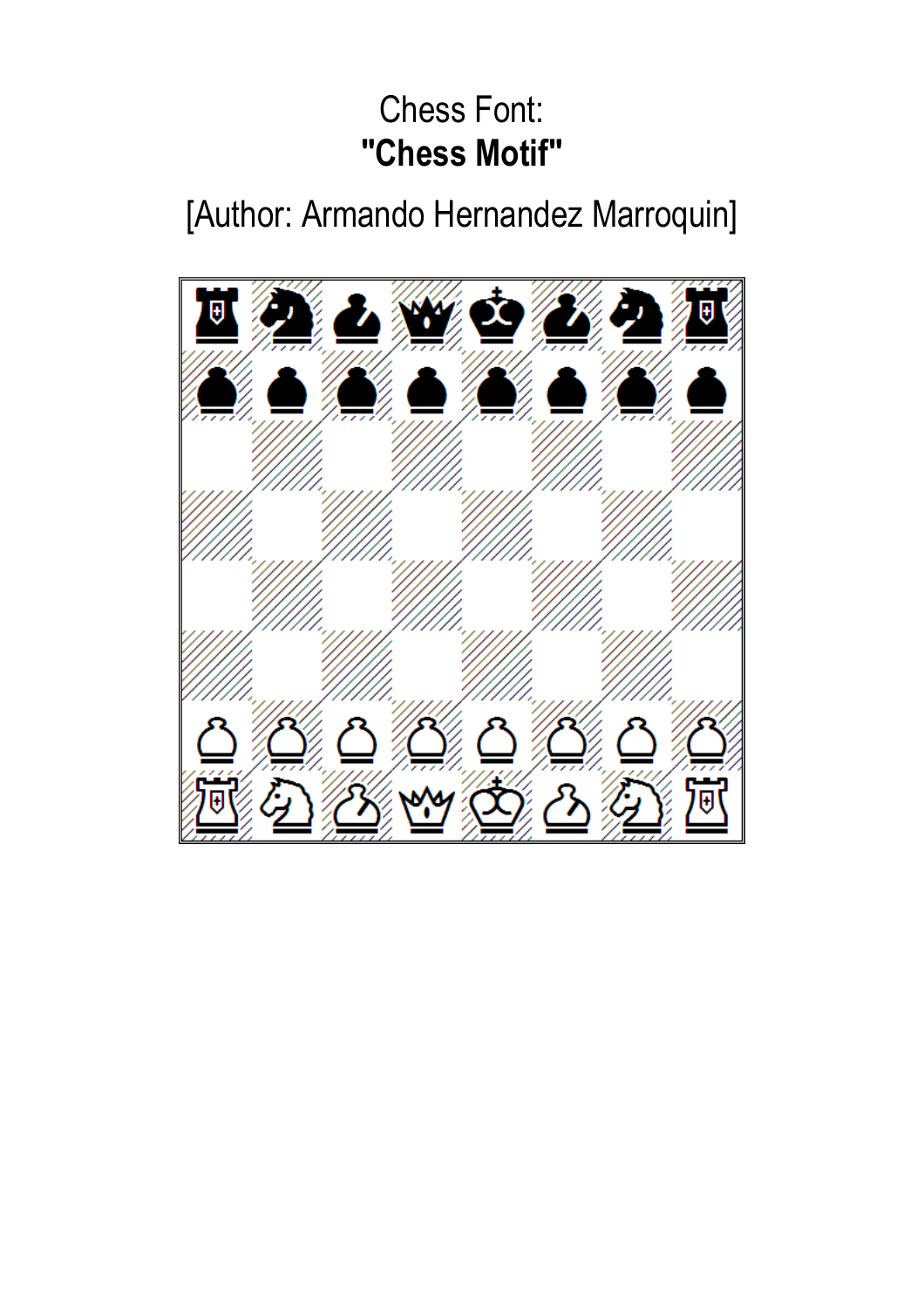### Chess Font: **"Chess Plain"**

# [Author: Alan Hickey]

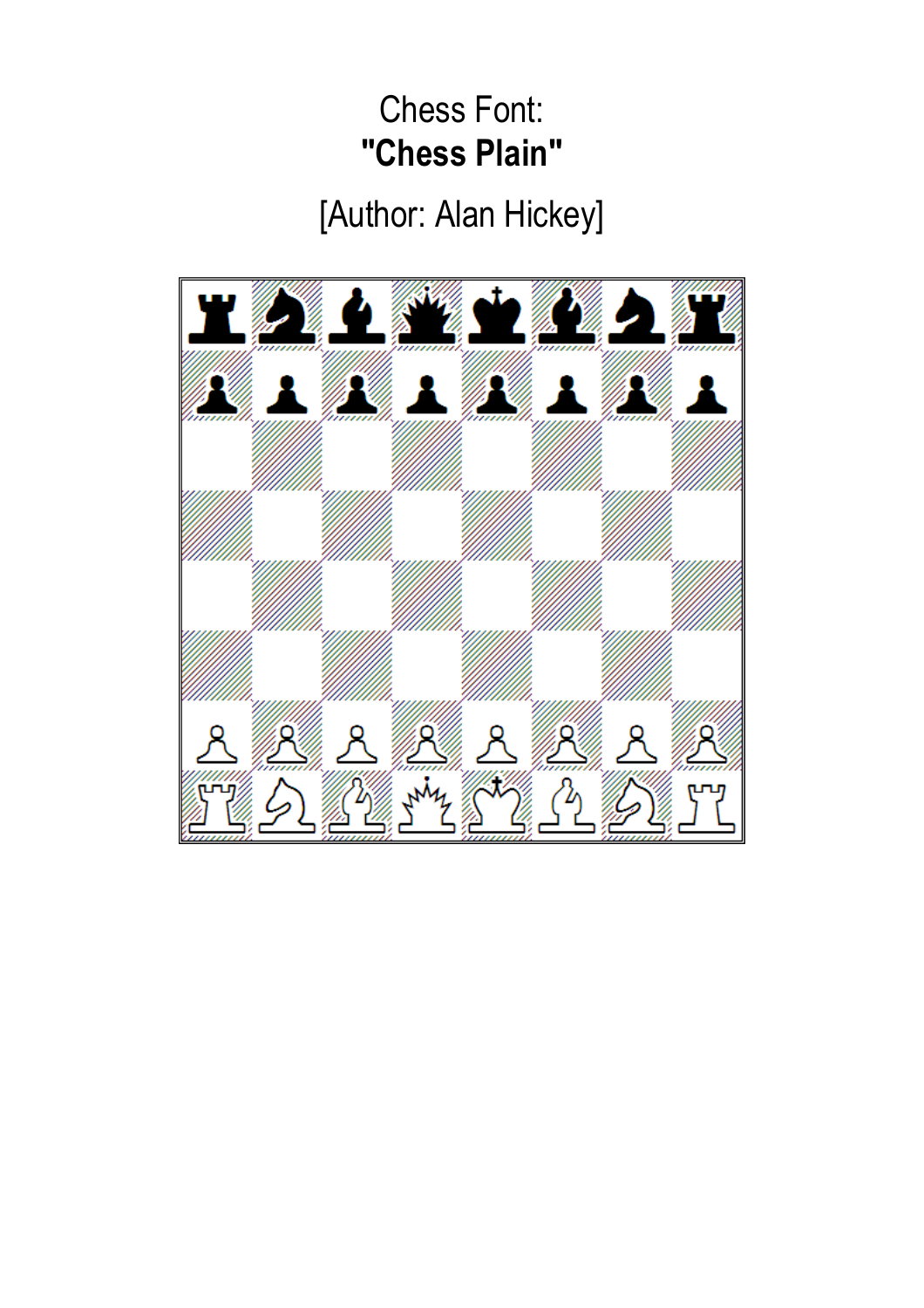## Chess Font: **"Chess Usual"**

[Author: Alastair Scott]

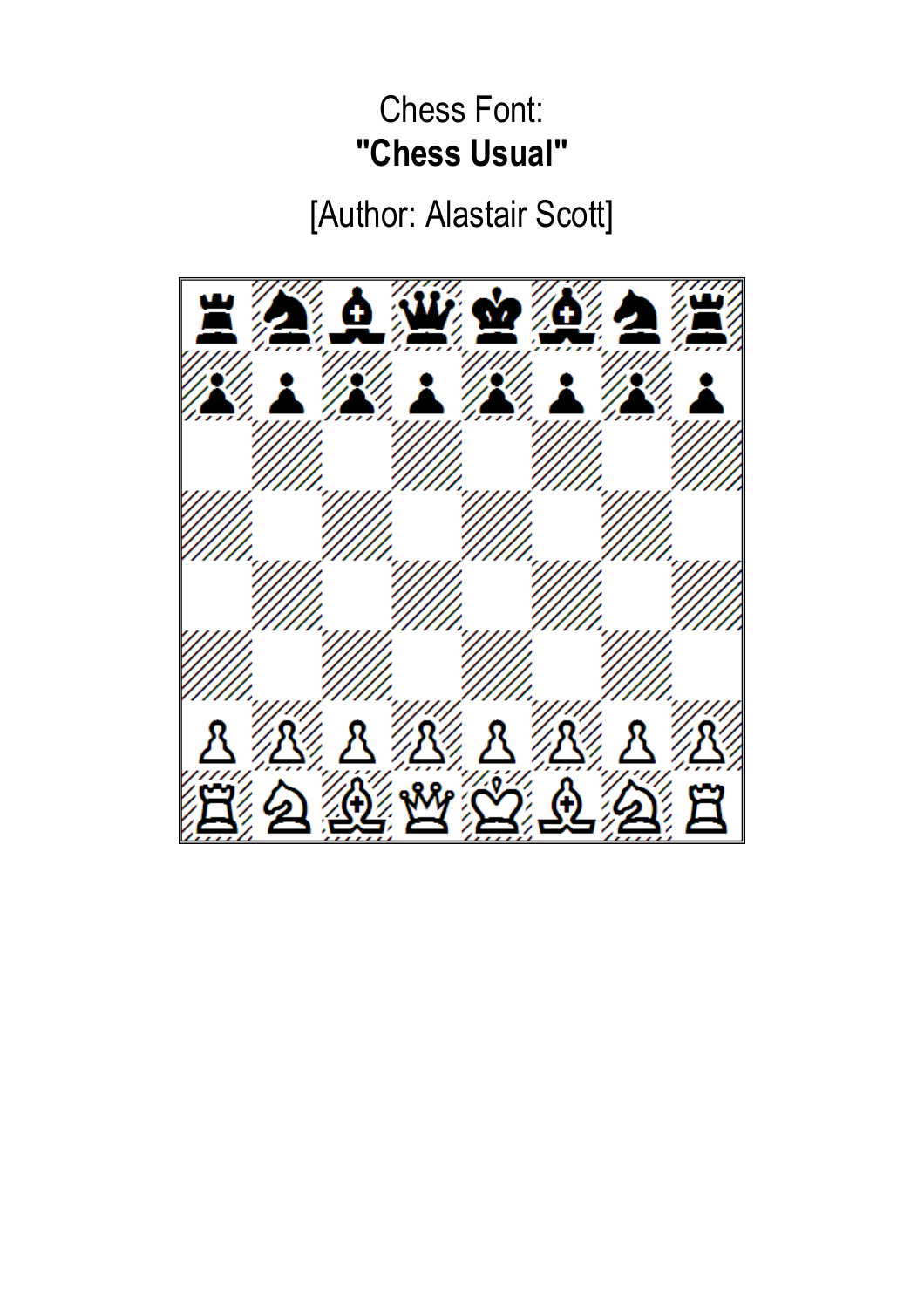## Chess Font: **"Chess Utrecht"**

[Author: Hans Bodlaender]

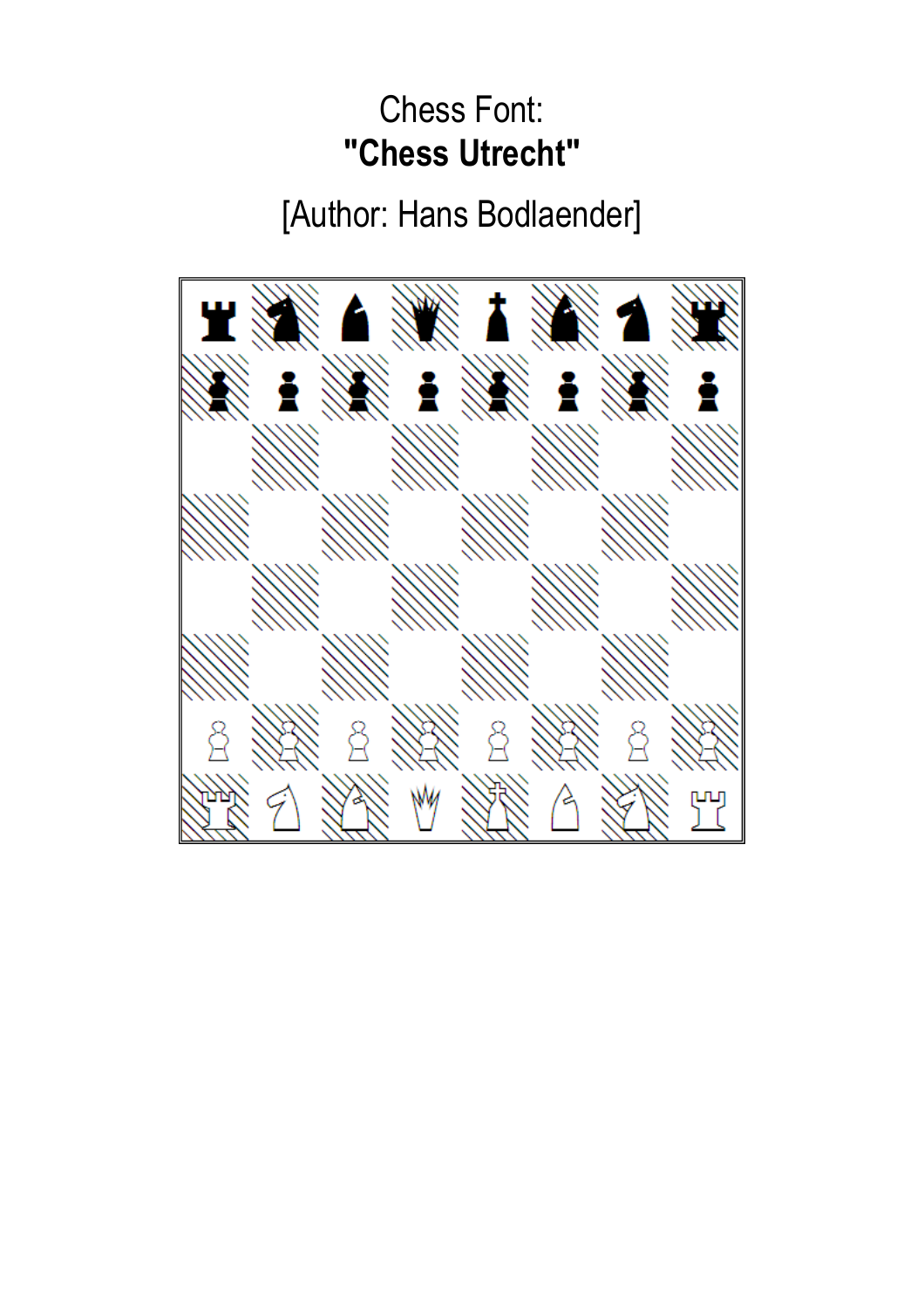# Chess Font: **"Good Companion"**

[Author: David L. Brown]

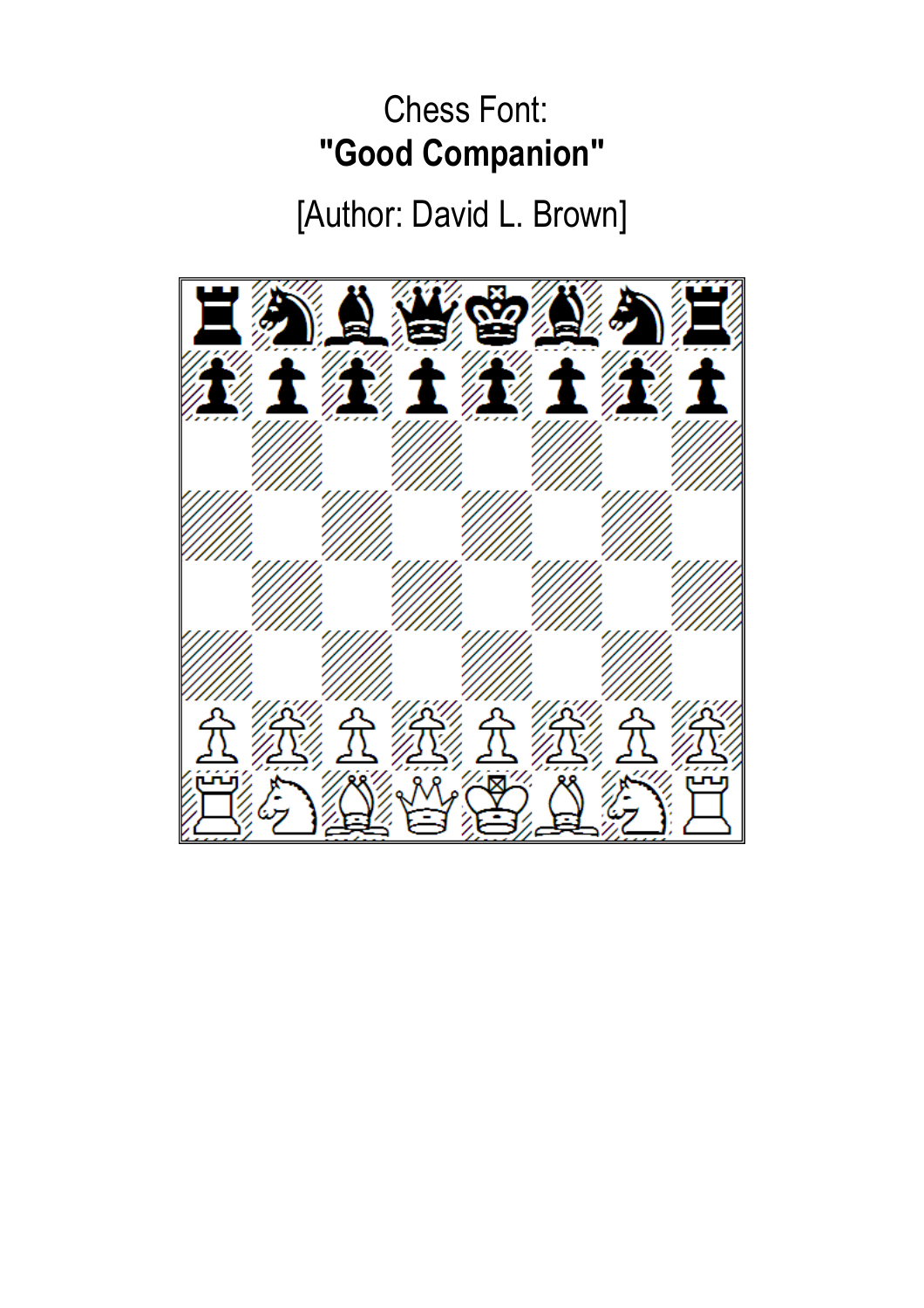# Chess Font: **"Smart Regular"**

[Author: Christoph Wirth]